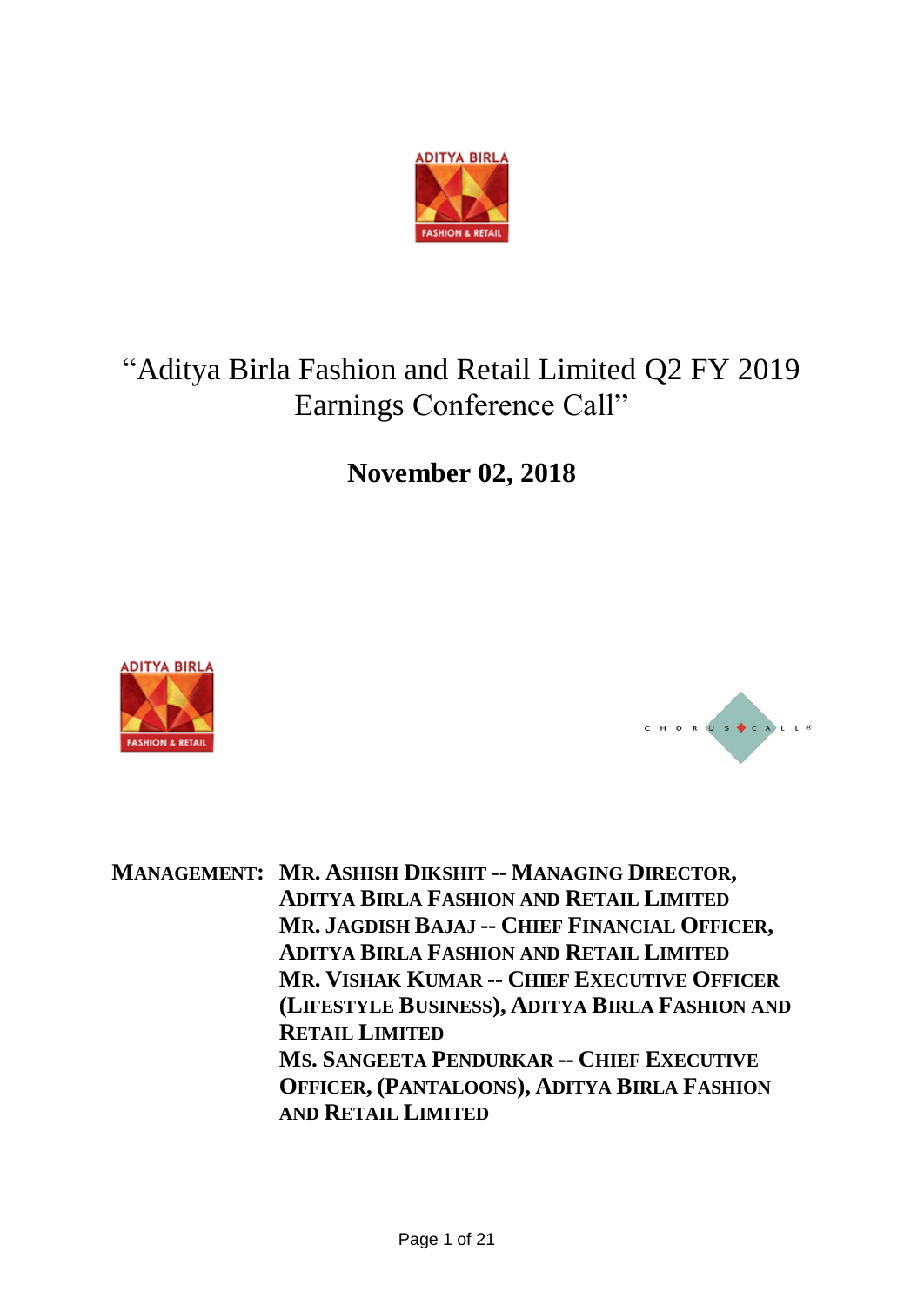

| <b>Moderator:</b> | Ladies and Gentlemen, Good day and Welcome to the Quarter Two FY 2019 Earnings<br>Conference Call of Aditya Birla Fashion and Retail Limited. The call will begin with a brief<br>discussion by the Company's management on the quarter's performance, followed by a<br>Question-and-Answer Session.                                                                                                                                                                                               |
|-------------------|----------------------------------------------------------------------------------------------------------------------------------------------------------------------------------------------------------------------------------------------------------------------------------------------------------------------------------------------------------------------------------------------------------------------------------------------------------------------------------------------------|
|                   | As a reminder, all participant lines will be in the listen-only mode. And there will be an<br>opportunity for you to ask questions after the presentation concludes. Should you need assistance<br>during the conference call, please signal an operator by entering "*" then "0" on your touchtone<br>phone. Please note that this conference is being recorded.                                                                                                                                  |
|                   | We have with us today Mr. Ashish Dikshit -- Managing Director; and Mr. Jagdish Bajaj -- CFO;<br>Mr. Vishak Kumar -- CEO (Lifestyle Business); and Ms. Sangeeta Pendurkar -- CEO,<br>(Pantaloons).                                                                                                                                                                                                                                                                                                  |
|                   | I want to thank the management team on behalf of all the participants for taking valuable time<br>to be with us.                                                                                                                                                                                                                                                                                                                                                                                   |
|                   | I must remind you that the discussion on today's earnings call may include certain forward-<br>looking statements and must be viewed, therefore, in conjunction with the risks that the company<br>faces. Please restrict your questions to the quarter and first-half performance.                                                                                                                                                                                                                |
|                   | With this, I hand the conference over to Mr. Jagdish Bajaj. Thank you and over to you, Sir!                                                                                                                                                                                                                                                                                                                                                                                                        |
| Jagdish Bajaj:    | Good Afternoon, Ladies and Gentlemen, and welcome to the Earnings Call of our Company.<br>The second quarter for this financial year was challenging for most of the consumer-facing<br>businesses. This was mainly because festive season, which significantly contributed to sales<br>shifted to the next quarter. Additionally, a few regions in the country faced severe natural<br>calamities which impacted sales.                                                                           |
|                   | Despite this, our company reported a very robust performance this quarter as reflected in the<br>revenue growth of 11% and if I consider the impact of IndAS 115, the growth will be 12%. This<br>result, we could achieve through a superlative performance across each of our business<br>segments. Not only did we expand our footprint to new towns and cities, we launched targeted<br>campaigns and revamped retail identities to enhance brand equity and the salience of our<br>customers. |
|                   | Now, let me give you a snapshot of the financial performance of the company, before I delve<br>into the individual businesses.                                                                                                                                                                                                                                                                                                                                                                     |

For Q2, the company is continuing its momentum and is on track for a long-term profitable growth trajectory.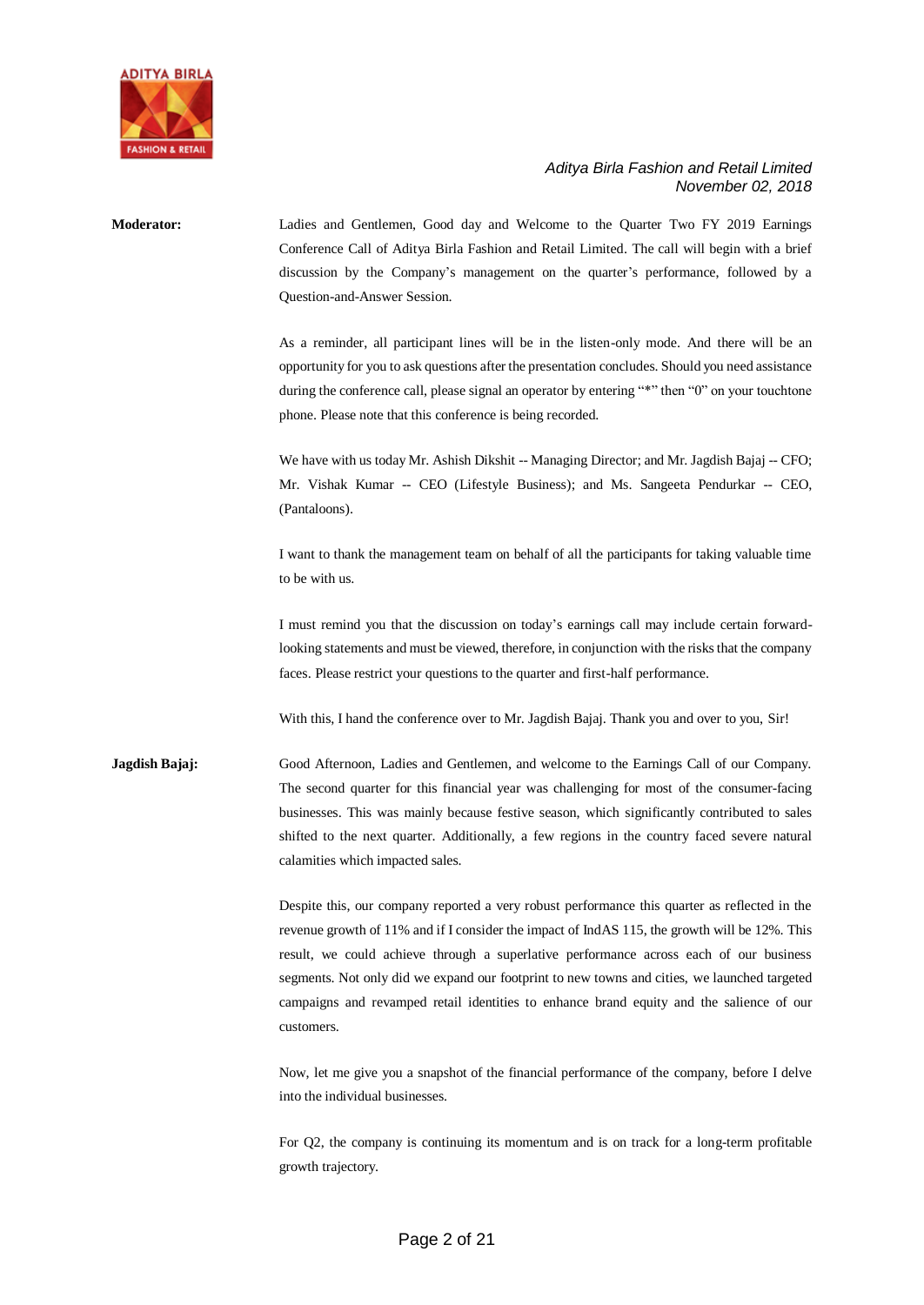

The revenues for the quarter was at Rs. 2,007 crores registering a growth of 11% over Q2 FY 18. Growth in profitability continues to be a key focus area for the company. In line with that, even in this quarter, we have shown a spectacular growth of 62% in our PBIDT that is EBITDA over last year with EBITDA at Rs. 162 crores versus Rs. 100 crores in the previous period.

The H1 EBITDA has also seen a strong growth of 56% and reached to Rs. 284 crores compared to Rs. 182 crores last year. The profit after tax for the quarter is at Rs. 43 crores compared to a loss of Rs. 10 crores in the same period last year. The Y-T-D PAT is at Rs. 48 crores compared to a loss of Rs. 30 crores in previous years.

I will now take you through the performance of the individual business, starting with our Lifestyle branch:

The business has a strong focus on product innovation, category extensions, network growth and cost optimization, which is leading to superb business performance quarter-on-quarter. The new brand campaign should have a significant impact in rejuvenating the brands in the minds of the consumer. The business posted a strong EBITDA growth of 35% from Rs. 104 crores in Q2 FY 2018 to Rs. 140 crores in Q2 FY 2019. On the H1 basis, EBITDA has increased from Rs. 169 crores to Rs. 218 crores, 29% growth. The revenues have grown by 12% from Rs. 977 crores in Q2 to Rs. 1,090 crores in Q2 FY 2019. Y-T-D revenues have risen from Rs. 1,868 crores to Rs. 2,035 crores, recording a growth of 9%. The EBO network expanded to 1,897 stores in this quarter from 1,769 stores in the same period last year.

Moving to the Pantaloons business:

Pantaloons continue to post strong performance driven by continued product improvement and strong brand investments. Sales have seen 6% growth even adjusted for IndAS, our growth is 8% from Rs. 740 crores to Rs. 787 crores in this quarter. This is despite the shift in festive sales to the third quarter. The profitability enhancement journey of Pantaloons continues. The EBITDA for this quarter was Rs. 52 crores, as against Rs. 35 crores in Q2 FY 18, a remarkable growth of 47%. The retail network now is at 288 stores. We will continue to expand in newer markets.

Next, we moved to the Fast Fashion business:

We are continuously focusing on improving the profitability of the Fast Fashion business by rationalizing cost and rightsizing the stores. The EBITDA losses for the first-half have reduced from Rs. 26 crores loss to Rs. 15 crores, a reduction of 41%.

And lastly, our other businesses which includes Innerwear and international brands, the Innerwear business continues to scale up rapidly and has reached 9,500 outlets at the end of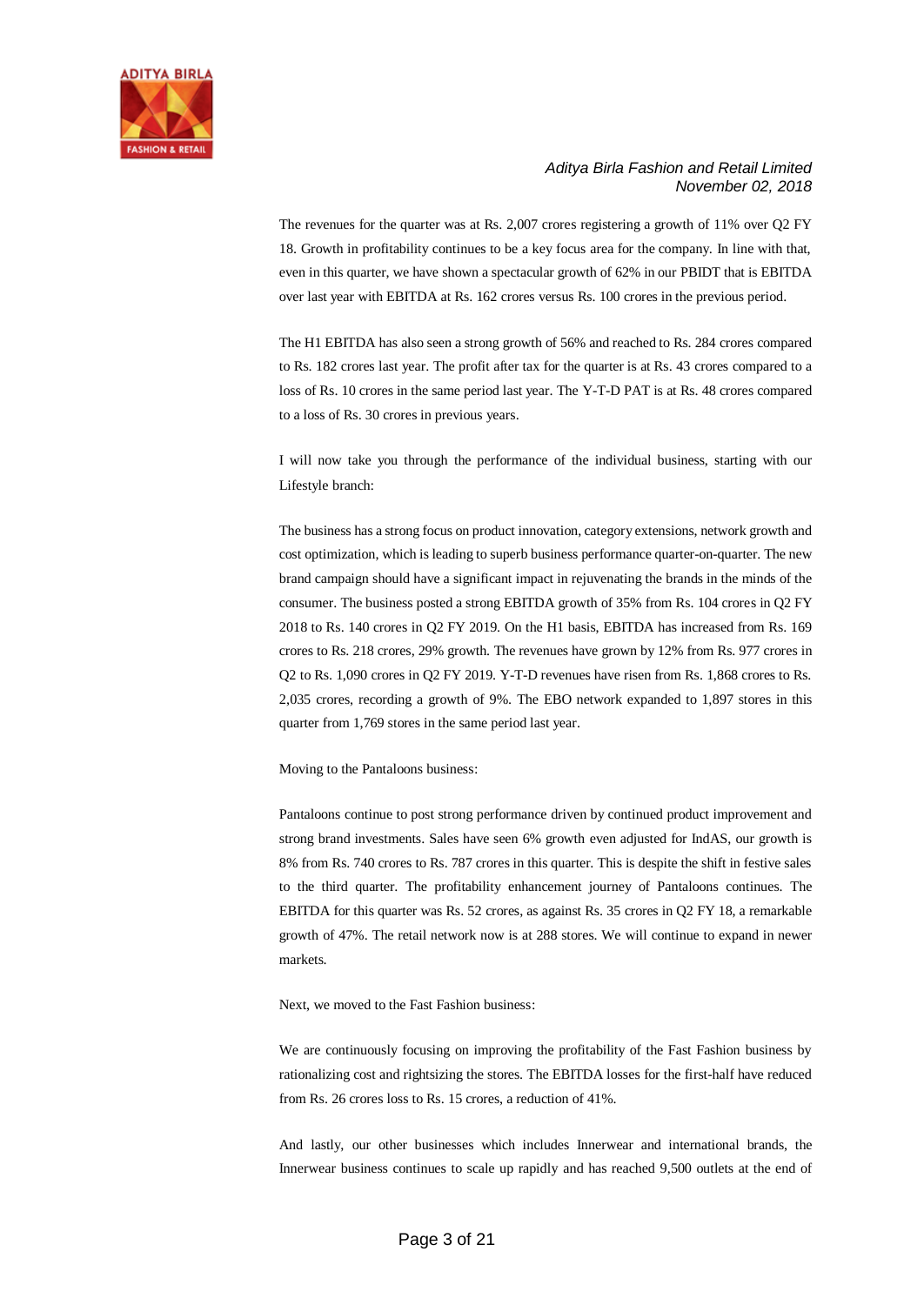

September 2018. The quarter also saw a grand launch of Women's Innerwear which met with an excellent response. With inclusion of women's Innerwear in our portfolio we have a comprehensive offering with which we expect to increase our pace of growth going forward.

In the international brands business:

We continue to scale up our mono-brand business. In line with the same, we launched the first Polo Ralph Lauren store in New Delhi. As part of our long-term objective of building a stronger play in the casual segment, we partnered with American Eagle which is a denim-led casual brand for youth. We have 3 stores in operations already and the brand is being very well received by the youth. We are planning to expand this to many more cities in the near future. We are selling this brand through a major e-commerce platform also and its own online portal.

Revenue from the other business segment witnessed 88% growth over the second quarter last year to reach Rs. 84 crores from Rs. 45 crores. EBITDA losses remain at Rs. 17 crores, as similar to last quarter.

Finally, I conclude with the future outlook and way forward for each business segment:

In Lifestyle, we will continue to grow the business through network expansion, category extensions, and high impact advertising and marketing campaigns.

In Pantaloons, we will continue to focus on enhancing the brand perception, improve product and expand our range.

Fast Fashion, we will reignite growth post business model realignment.

Innerwear, we will build on the growth momentum and expand our distribution. And finally, we aim to gradually build up our international brand's portfolio.

Thank you, and wishing you all a happy festive season ahead. We are now open to questions.

**Moderator:** Thank you. Ladies and Gentlemen, we will now begin with the Question-and-Answer Session. We have the first question from the line of Abneesh Roy from Edelweiss. Please go ahead.

Abneesh Roy: Sir, you have mentioned a shift in festive season impacted. So, has it impacted Pantaloons more? Because numbers suggest that. So, does it also mean in Q3, Pantaloons should have a higher delta vis-à-vis Lifestyle because of the festive?

Ashish Dikshit: Abneesh, hi. This is Ashish here. Your observation is right, Pantaloons has a much higher share of a hit as a part of its overall business and therefore, when the shifts where the crossover is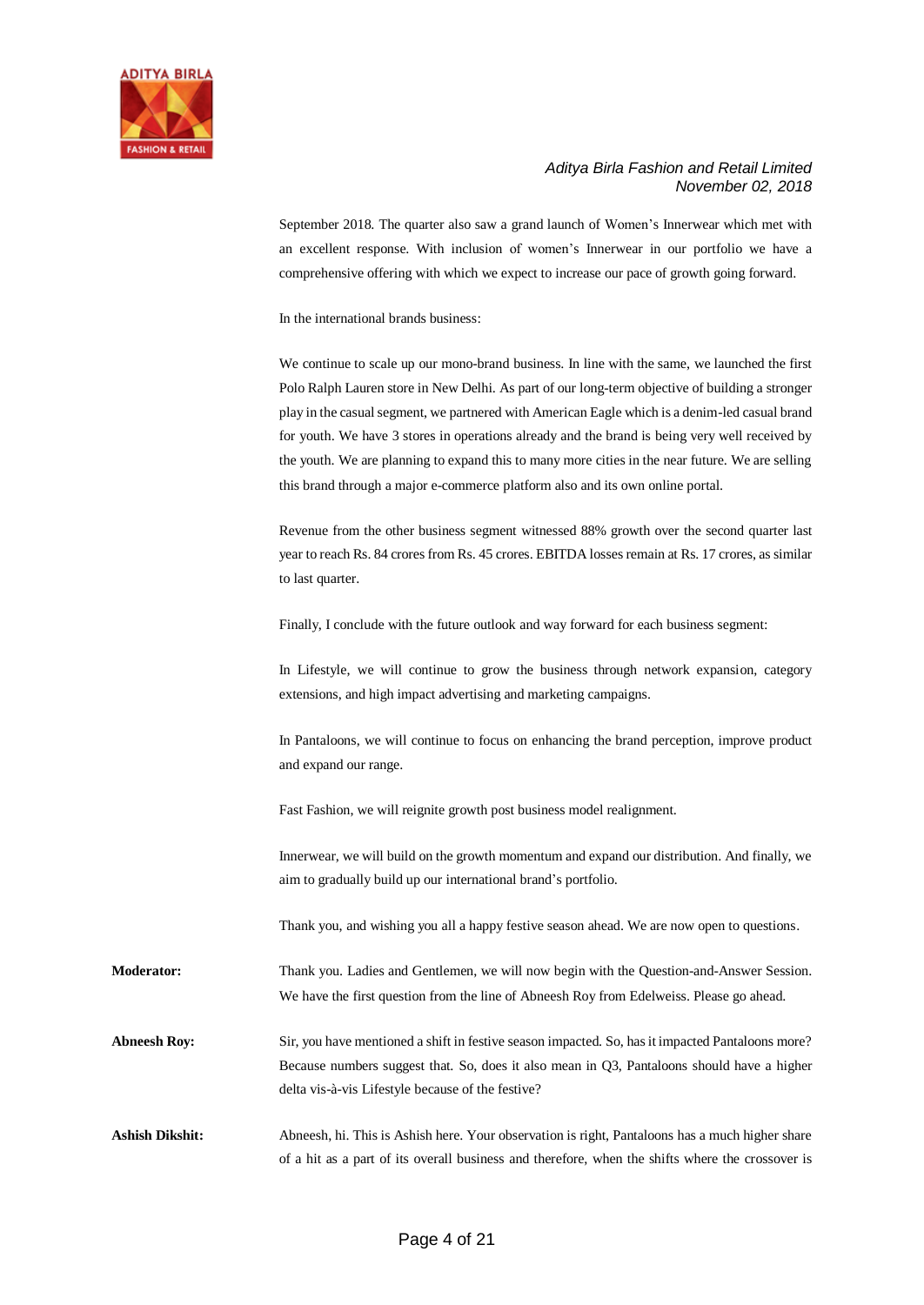

closer to Puja, shifts to Q3 the business gets more significantly shifted in Pantaloons versus other businesses which do not have such high share.

**Abneesh Roy:** Sir, you have done well in the Innerwear, you have started the journey well. Now I see women's Innerwear and Athleisure. So, one, Jockey the market leader is also doing the same thing. So, is it just expansion of the market which will happen? So, if you could elaborate on how big is this market Athleisure and women's Innerwear, how big is that market? So, some color if you could give on the overall Innerwear and these 2 specific, which you have now started?

**Ashish Dikshit:** So, overall, Innerwear side see, we are a very late entrant in terms of where the other players are. But we are very early in trend, in our opinion, in terms of where the opportunity lies. We expect overall Innerwear market to be anything between Rs. 55,000 crores to Rs. 60,000 crores. More than half of that marketplace lies with the Women's Innerwear segment. If you count from the supply side there are very few players of significant size. And therefore, I think the journey of premiumization movement towards brands to superior products has just begun as far as that category is concerned, and particularly so in the Women's Innerwear. So, we see a great opportunity. It is early days for us to figure out how the revenues will flow out. So, we have just launched it in September in Calcutta, in Bangalore, in Delhi and in the next couple of quarters, we will see how the consumer responds. But it is a very large opportunity, market perhaps even bigger than Men's Innerwear, and with even fewer brands than in Men's Innerwear.

**Abneesh Roy:** But at your price point, what will be the size? Because this I think, is overall size.

- Ashish Dikshit: No. The point is Abneesh, size gets created. Sometimes supply creates demand because the unmet needs of the customers in terms of quality, in terms of solving their basic consumer needs, is what drives premiumization and place for products and brands and that is really what we are investing in.
- **Abneesh Roy:** And last few quarters, Pantaloons store addition has been aggressive but same-store sales growth has been disappointing. My sense is both seems to be linked because there is cannibalization. Are we able to make out what can be the cannibalization impact because of such a sharp expansion of stores?
- Ashish Dikshit: I do not think there is any impact of cannibalization, Abneesh. We have explained the 2 phenomena in different calls very differently. One is the supply creation through store addition and not all Pantaloons store additions have come in the same city. We have expanded the markets. We have entered a lot of new towns. The issue of same-store growth, each quarter has a different color to it. But I do agree that over a period of 6 months to 12 months, the store growth for same-stores has been somewhat subdued and work on the Pantaloons theme on that will continue to happen. This quarter particularly, it is more a shift of festival which has depressed the same number there.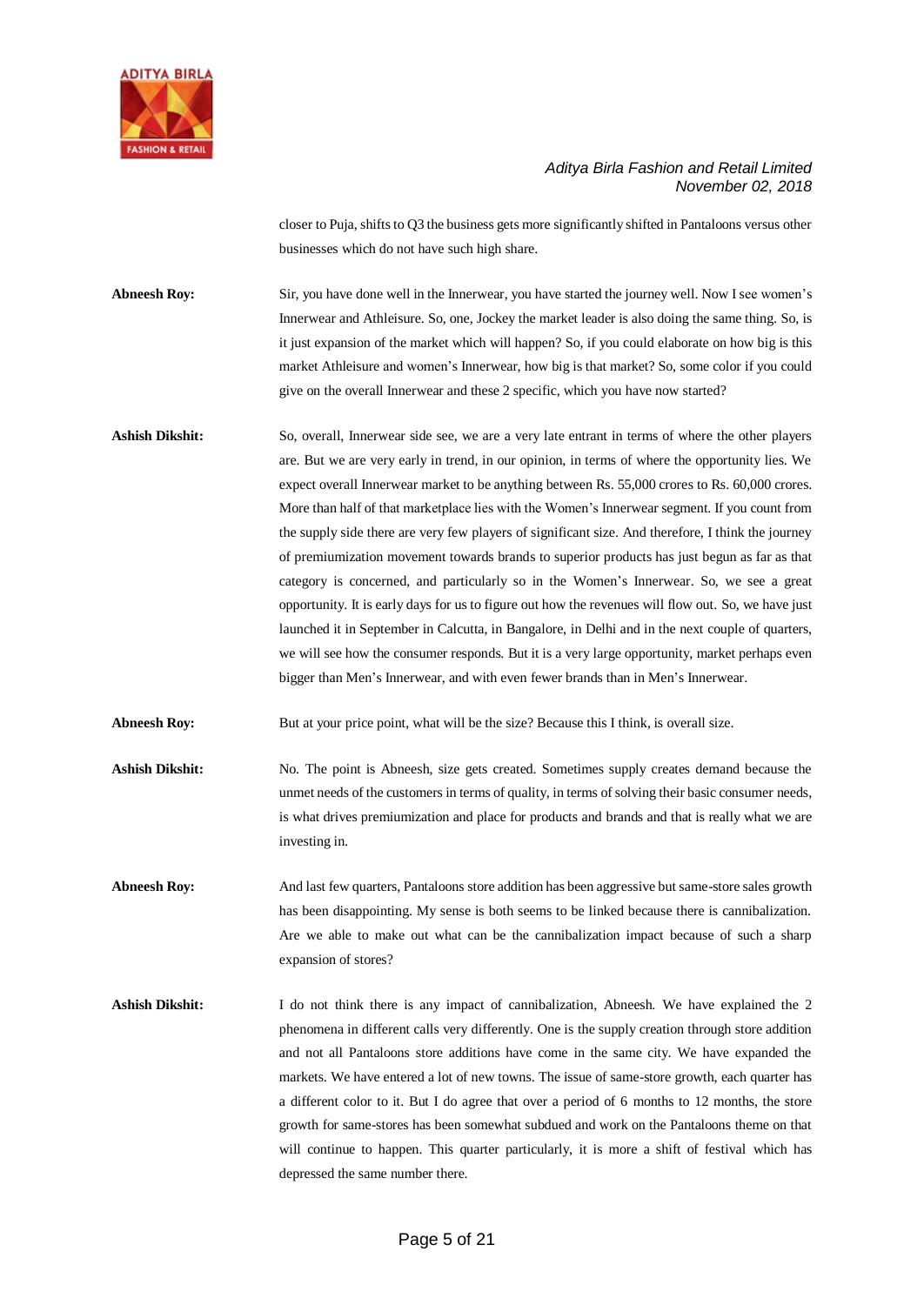

| <b>Abneesh Roy:</b>    | But sir, why is not private label rising in Pantaloons? It is been at 62%, for a long time now?                                                                                                                                                                                                                                                                                                                                                                                                                                                                                                                                                                                                                                                                |
|------------------------|----------------------------------------------------------------------------------------------------------------------------------------------------------------------------------------------------------------------------------------------------------------------------------------------------------------------------------------------------------------------------------------------------------------------------------------------------------------------------------------------------------------------------------------------------------------------------------------------------------------------------------------------------------------------------------------------------------------------------------------------------------------|
| <b>Ashish Dikshit:</b> | Yes, I think the portfolio continues to do equally well on both sides and while our intention is<br>that, we have not been able to create and add new brands. There is been a portfolio churn where<br>we have within private label also rationalize the brand's network. So, while we have added<br>something, something is been reduced. Effectively, we have been pretty much around 60% to<br>63% for the last almost a year or so.                                                                                                                                                                                                                                                                                                                        |
| <b>Abneesh Roy:</b>    | But do you think that number is changing in the next 2 years?                                                                                                                                                                                                                                                                                                                                                                                                                                                                                                                                                                                                                                                                                                  |
| <b>Ashish Dikshit:</b> | No, definitely, that is our intent. We have said that several times but we will have to wait for our<br>consumer response to the new thing. We also wanted to rationalize our one of our observation<br>was that perhaps we had proliferated the store with too many brands and both on the external<br>brands and internal brands, we were trying to create a more rational portfolio there. And to that<br>extent, there has been a little bit of exit and rationalization of even internal brands. But our<br>ambition to grow our private label share to first 70% and then 75% continues to remain. The<br>journey is going to take a little longer than what we had imagined but it is pretty much on track<br>in that sense.                            |
| <b>Abneesh Roy:</b>    | And sir, the last question in Lifestyle business, how much is Women's and Kidswear and how<br>do you see that number again from 2 years to 3 years perspective?                                                                                                                                                                                                                                                                                                                                                                                                                                                                                                                                                                                                |
| <b>Vishak Kumar:</b>   | Hi, Abneesh. This is Vishak here. The good news is on both Women's and Kids we have seen<br>some very-very aggressive growth, okay? All be it on a small base, okay? So, our like-to-like on<br>Women's Business Women's stores was about 42%, okay. So, very-very aggressive growth on<br>a low base. Having said that, both these together each would be about Rs. 110 crores - Rs. 120<br>crores kind of zone brands. We have 2 brands: Allen Solly and Van Heusen in Women's wear.<br>Both are posed for very significant growth in the next few years. The growth on Kids wear again,<br>is a huge opportunity which is waiting to happen. Again, we had north of 20% like-to-like in<br>first-half. So, there is again huge opportunity in this as well. |
| <b>Moderator:</b>      | Thank you. We have the next question from the line of Tejas Shah from Spark Capital. Please<br>go ahead.                                                                                                                                                                                                                                                                                                                                                                                                                                                                                                                                                                                                                                                       |
| <b>Tejas Shah:</b>     | Sir, if you can help us understand the demands scenario in general because different channels<br>seem to have different feedback on how the consumer sentiments are panning out. And<br>especially what is your read on online channel intensity of this quarter, this festive season?                                                                                                                                                                                                                                                                                                                                                                                                                                                                         |
| <b>Ashish Dikshit:</b> | So, Tejas, you are talking of October - November situation or it is a broader question over a<br>longer period?                                                                                                                                                                                                                                                                                                                                                                                                                                                                                                                                                                                                                                                |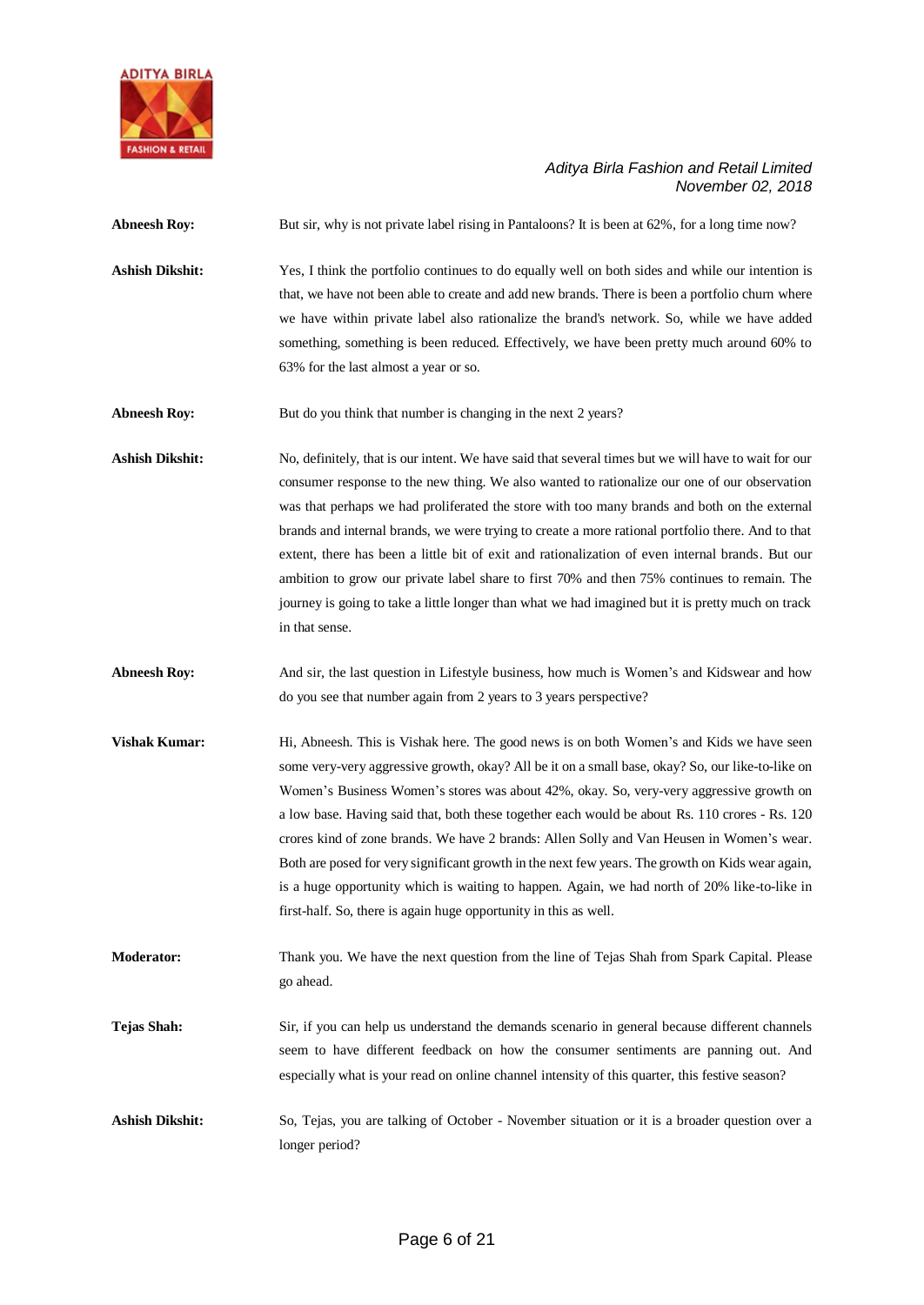

**Tejas Shah:** It is a broader question, sir. It is a broader question. In general, what are you picking up as a sentiment?

**Ashish Dikshit:** See, I think to my mind a reasonable degree of equilibrium has been achieved. It is undeniable that the growth in online will be much faster. Consumers are getting used to this channel and therefore organically over a period of time, the customer will keep experimenting. There was a very large burst as when the channel was introduced. And therefore, in the first few years you saw very rapid growth. I think some of that will probably taper off from that feed, but it will continue to remain a very large growth as far as that channel is concerned. What happened over a period of time is that consumers have sort of settled a fine balance between online, off-line in both our retail formats, in Lifestyle Brands and Pantaloons where we run a very large distributed retail network, consumers are coming back to offline our growth trajectory in both businesses. Even in same-store, the point of view is very good. Pantaloons numbers do not show up today. But the organic performance that we see for Pantaloons stores give us the strong comfort of good improving off-line sales. So, I think we are living in a world where online will definitely continue to grow this year of the market. Our sense is that it will probably not grow as fast as it grew in the years but that is what happens with every new channel or trend that comes in. It starts with a very large high and then starts to settle down at a slightly lower level, but in this case, it will continue to be large. But the threat and the challenge for all off-line and therefore, consumer buying from both off-line and online is finding a better equilibrium today than it was 3 years - 4 years back. Particularly, in festive periods you see very aggressive promotions by almost all online players and big platforms. Our own business suggests that, that does not significantly take away at least from the categories and business that we have and that is really why we feel strong and confident about our off-line stores in the festival period. Across the network, our performance has been extremely good despite pretty aggressive promotions which are currently running in the market.

- **Tejas Shah:** Sure, that is helpful. Sir, second, if you have to double click on Lifestyle brand growth for the last few quarters, we have seen some momentum coming back. So, which sub-segment is contributing most to the growth? Is it casual or is it formal?
- **Vishak Kumar:** Okay, Tejash, hi, Vishak here. Actually, there is overall growth. There is a good amount of resilience in formals, okay which is good to see. Formal's also taking more modern expressions. For example, we have a line called Athwork by Louis Philippe which is a very modern expression formal wear, does extremely well for us and so on in each of our brands. A lot of our growth is also coming by better throughput out of existing stores, okay? And also moving into newer towns, smaller towns and so on. Plus, of course, overall there has been in general, there is a fairly healthy growth across brands. So, like I was explaining to Abneesh earlier, for instance, the Women's and Kids business has again shown some amazing numbers. So, it is hard to pinpoint that there is a particular silver bullet which is giving all the growth. There are many of these things coming together which is giving us this healthy double-digit.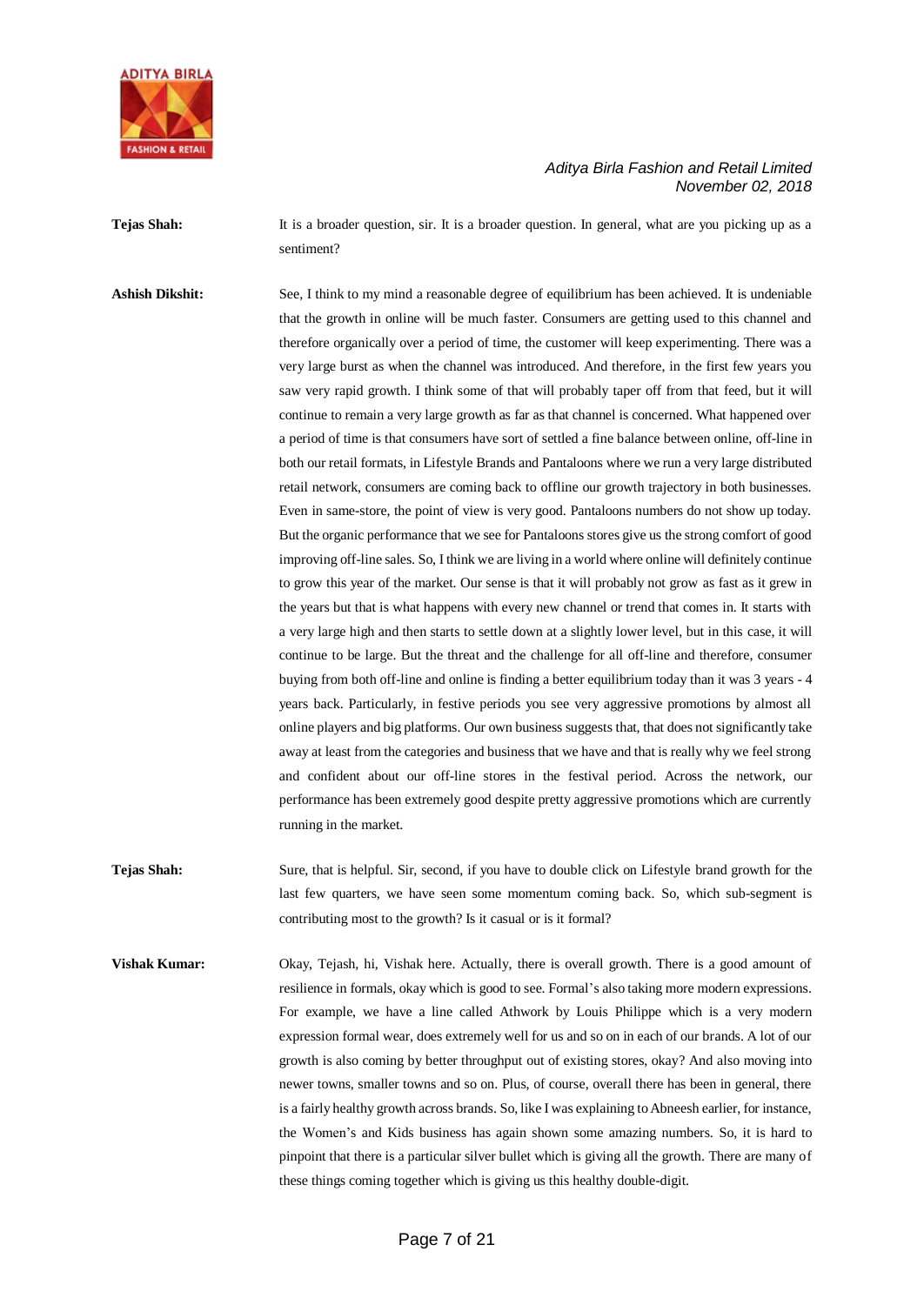

- **Tejas Shah:** Sure. And we started this year with a very aggressive expansion plan for Madura Lifestyle Brands. So, where do we stand there?
- **Vishak Kumar:** Well on track, Tejas. We should be able to cross that number.
- **Tejas Shah:** Can you put that number again, sorry?

**Vishak Kumar:** Okay, so we had said 300. So, we should be able to beat that number.

- Tejas Shah: And what will be the number as of today, half year?
- **Vishak Kumar:** About 140 odd stores in H1.

**Tejas Shah:** Okay. So, do not you think that for second-half, which will have 1 quarter post-Diwali the run rate looks slightly aggressive?

- **Vishak Kumar:** No, no. Why? I mean, our properties are not so dependent on Diwali and all that. Yes, there is a set of customers or set of franchise outlets which like to open their stores coinciding around Diwali. But that is a small part of our overall thing. So, there will be many properties which are in pipeline. So, we know the visibility already of these properties. So, give or take 1 month, these stores will happen.
- **Tejas Shah:** And the last one for now. On observation from Jockey expansion curve, if you see Women Innerwear actually happened much later in this journey. And again, we also realize that it requires a separate retail network for long-term engagement with women consumer. And hence, we have a separate DBO line for women as well. So, first, do you think that we are slightly ahead in the journey entering into Women Innerwear also? And second, how do we plan to leverage the current network to target that set of the consumer?

**Ashish Dikshit:** So, Tejas, fair question. I think, the question of being ahead or late is a function of where you think journey began. We have been at it for more than 2.5 years - 3 years in developing our capability, building teams, testing products, doing consumer research, doing fit trials across the country. It is been a very-very well researched and deeply tested entry into the product. It will, however, take time to perfect it, and we will learn as we go along. Initially, in terms of so really speaking, I do not think we are too early or too late. I think it is a large market opportunity there is a place for the brands to come back and create unique and distinctive products and upgrade women consumers from the products that they are getting today. Van Heusen has a role in that and we feel pretty confident that the product that we have created will do that. On distribution front, we will while initially start with the distribution that we have built and which is essentially the wide distribution of multi-brand outlet we are experimenting other formats which is 2 I can mention, which is men plus women EBO which is very similar to what you find in some of the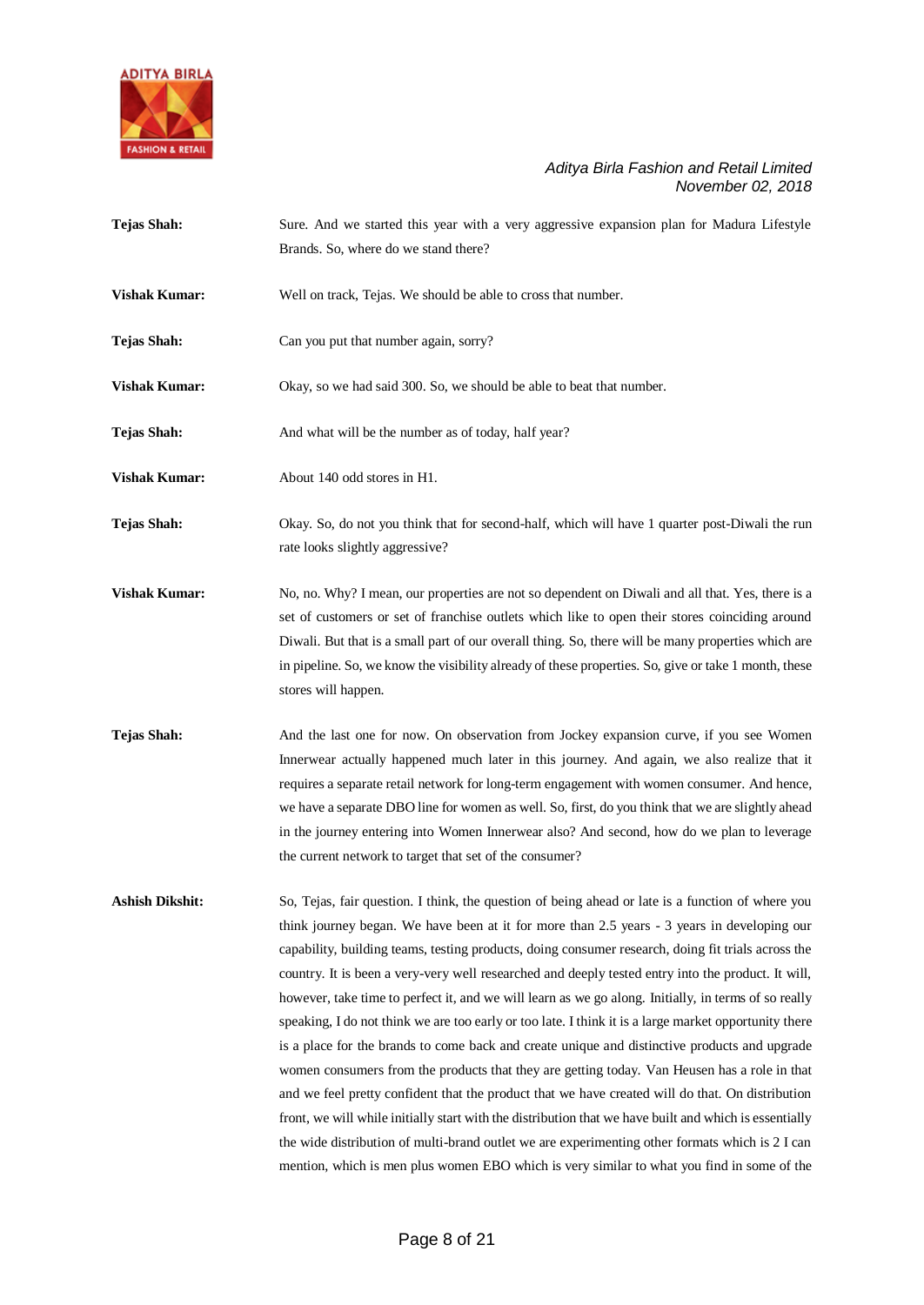

other brands which have both men and women, exclusive Women Lingerie EBO as well as you must remember it comes from a brand called Van Heusen which in itself as Vishak has told you is finding momentum in Women's apparel. And there is an opportunity to create a distinct and very-very attractive retail format for apparel plus lingerie for the Van Heusen brand. So, we have multiple levers and how to play it. And I do agree that I think category growth, eventually, its explosion will happen when we give women consumers the kind of format which they are most comfortable with in terms of both service, as well as the product range and EBOs, will play a role. But we are probably too early on that journey. I mean, these are thoughts and plans but we will have to execute them and see how it works.

- **Tejas Shah:** Sure. And the last one on Innerwear, are you seeing current growth as more of a displacement growth as on today or are you seeing genuine optic like-to-like in the earlier markets also when you started placing it first?
- **Ashish Dikshit:** Well, absolutely, it is a genuine same growth like-to-like happen because you cannot keep drilling the pipeline for so long. And remember, we had launched the earliest markets more than 12 months back and we continue to grow in that. So, the growth is very strong, we are still scratching the surface in terms of our distribution reach. We have a long way to go and there is no reason to believe at this point in time that in fact the market feedback and everything else suggests that the reason we are finding traction with customers and also, consumers is, primarily because of the experience that we are able to offer and what they have heard and seen. And therefore, it still is driven by how well the product is doing in the market. That is on the Men's side; on the Women's side, we will have to learn. I mean, it is too early for me to comment.
- **Moderator:** Thank you. We have the next question from the line of Abhishek Ranganath from Ambit Capital. Please go ahead.
- **Abhishek Ranganath:** Few questions from my side. So, my question is that on the number of brands in Pantaloons, you said that we have reduced some of the brands and therefore, you also made a statement that the journey of profitability or rather a journey of own brands, share our own brand as being longer than what was expected. So, what is our view on the number of brands which we are going to have in the stores (a)? And (b) because of this journey being delayed, how should we view the journey towards profitability and for optimal margins?
- **Sangeeta Pendurkar:** Yes, hi, this is Sangeeta. So, I think, just going back to the rationalization of brands. I do not think there is a right answer in terms number of brands it is driven by some signs around what are the right occasions that we want to play in and what is the right fit of a number of brands that must service different discrete consumer needs to bring in different consumer segments into our store. There were brands that we believe did not have a role in our portfolio and some of those brands have been rationalized. Our journey, as Ashish mentioned earlier, has started in terms of really trying to improve our shares and taking north of the 61% - 62% that we have been on.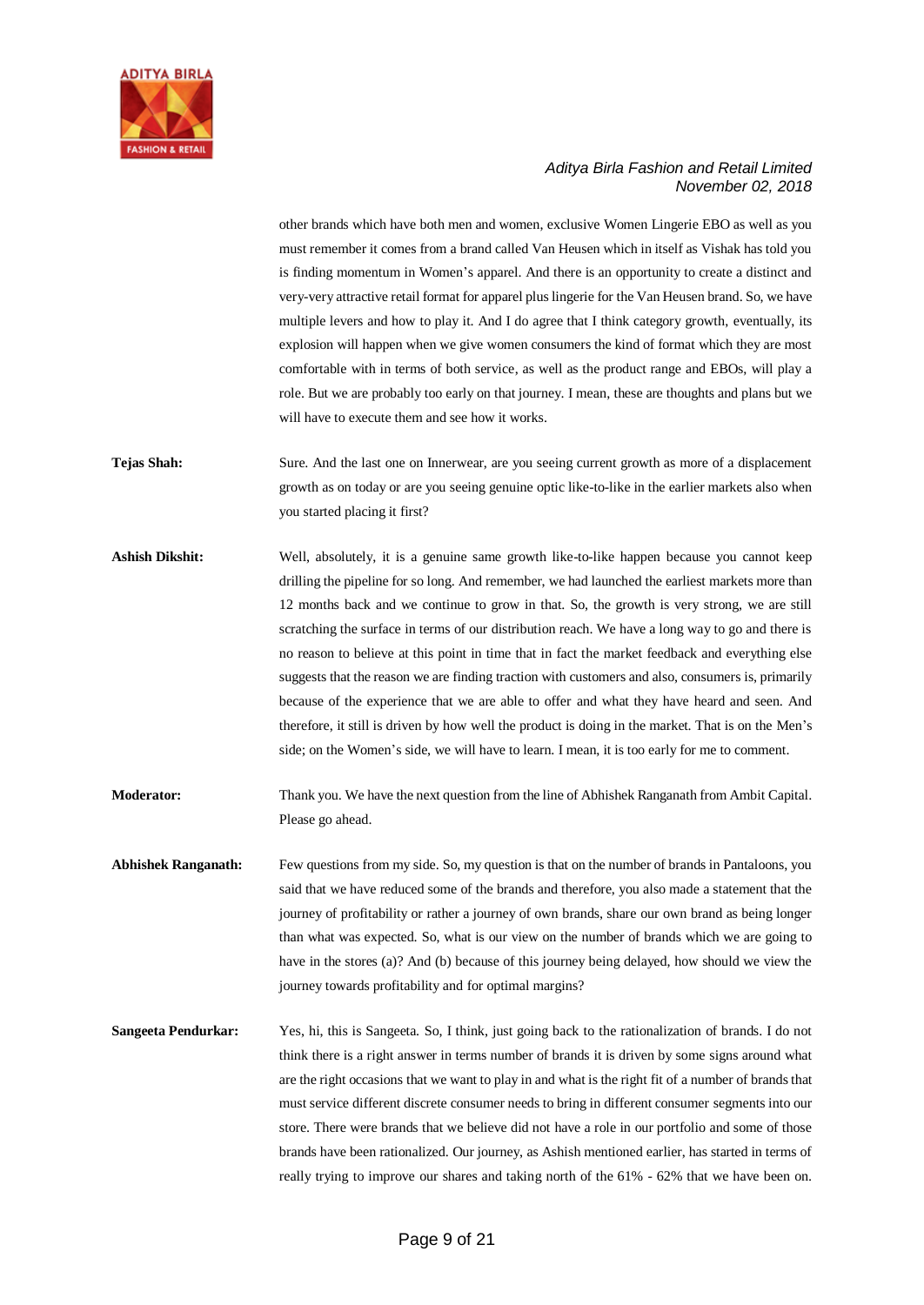

And if you look at our profitability in terms of EBITDA as in this quarter I think it is been a remarkable increase in growth in our EBITDA. That is primarily led by a very concerted effort in terms of improving our product and that has been our biggest focus over the last few months. We believe that is the foundation of really commencing our journey towards improving our private label share and obviously in the quarters to come, you will see results being borne out. So, I think product improvement which has led to improvement in our gross margin leading to better EBITDA is our story in this quarter and going forward, we believe there will be an optimal set of brands in each of our segments to play into very separate occasions set of consumer needs. We are sharpening our label positioning for each of those occasions. And from a profitability standpoint I think, we have made huge shift in the first quarter, in the second quarter versus H1 of 5.6% on EBITDA. We are sitting at H1 of 8%, which I think is a significant shift and we feel pretty confident that both our top-line and our bottom-line growth, we are on track to move forward in that journey in the quarters to come.

- **Ashish Dikshit:** Yes, Abhishek, what I would say is that look by improving the product by our own brands we have managed to shift the needle pretty significantly as far as profitability is concerned in the short run, in a very short period of time. As our confidence in our product performance will improve and which is now significantly much higher than what it was let us say a year back our confidence to increase the share of private label will also be higher and therefore, there will be another opportunity to further accelerate that profitability journey. Now, the only thing that Sangeeta also has mentioned, we need to balance it is that we do not have a supplier mindset on it on just increasing it simply for the sake of it. We will have to let each of our own brands also deserve the right level of they get what they deserve. So, therefore, they need to perform to a certain level. And as our performance is improving, you will see in the next few quarters that the share will start to move up.
- **Abhishek Ranganath:** Sure. And on Madura, I just have an observation and to your and Vishak's comment on this is, if I look at the retail sales of Madura for the second quarter we are pretty much where it was in second quarter financial year 2017 and maybe slightly lower than what we were in second quarter FY 2016. So, wanted to get a sense of how should I read this? When something running at Rs. 420 crores. Now we are at something like around Rs. 350 odd crores. How do we read numbers? Is that because post the demonetization GST piece there was some significant erosion that which has now we are just catching back because we had significant 2 years have gone by and our run rate on the retail sales is pretty much same.
- **Vishak Kumar:** Okay. I think, Abhishek, all valid observation. First things first, our Q2 like-for-like is about 8%, okay? So, there is inherent growth in the network, okay? Second is, as you remember we discussed here the last time we have rationalized the network, okay? We have cleaned up a lot of networks so that overall top-line there would be an impact of that. The third is, you also have to consider the Diwali effect when you are considering Q2, so that is the other thing and of course, GST also impacts the way you record net sales, okay? So, all of this together, I think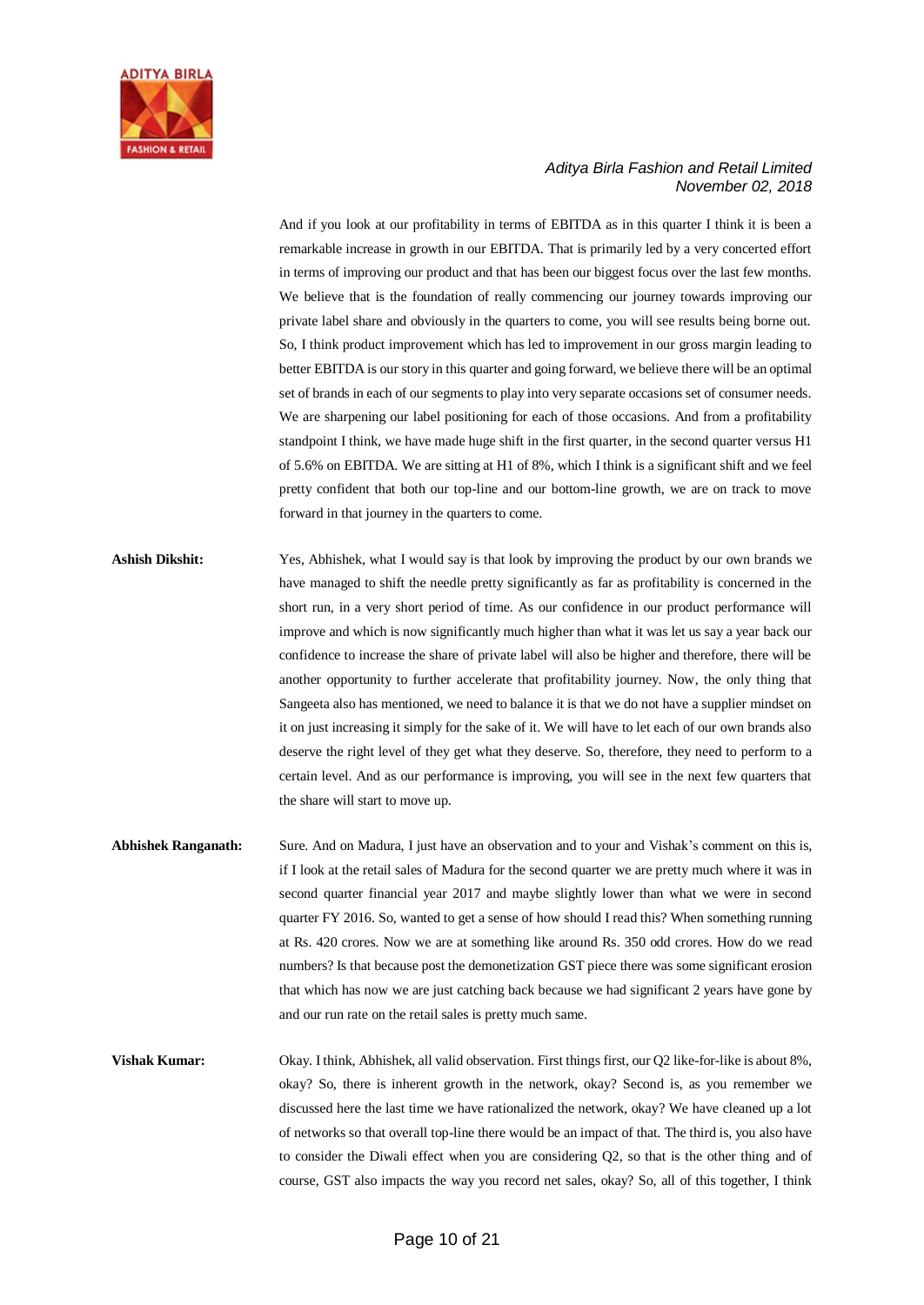

what we need to take is extremely healthy. If you remember we had a double-digit like-for-like last year full year and then now again, we are on a very healthy like-for-like journey and we are expanding aggressively. So, with all of these together with 300 new doors with a very aggressive like-for-like, I think our retail is going to be significantly keep increasing in share.

- **Abhishek Ranganath:** Okay. So, you are saying the share of retail business for us in the scheme of things, the share will keep going up compared to let us say what there were in the past? It might grow faster than the wholesale and...
- Ashish Dikshit: I do not know because we have equally aggressive plans there. All I will say is that these retail networks per se we will see a disproportionate increase in a number of doors that we add up.
- **Abhishek Ranganath:** Sure, okay. One last thing from my side for now is, this is on the inventory. We have seen a significant increase in inventory for the company is something which is higher than usual. Is there a sense of what is driven this increase in inventory which particular business we have seen this (a)? And (b) also, if you could also help us understand the allocation of other income in the segment EBITDA? Because if you just look at the reported EBITDA the company level EBITDA, it is net of the other incomes Rs. 142 crores whereas the dividend wise EBITDA works over Rs. 160 odd crores. So, it includes the Rs. 18 crores other income. I was just wanted to know, how it gets allocated between the segments?
- Ashish Dikshit: So, let me take this. Our net current assets have increased by Rs. 130 crores. But this year, IndAS 115 is coming into place from 1st of April, 2018. So, that is why you are seeing movement in our disclosure practices, movements in inventories, debtors at the same time, our liabilities and other liabilities have gone up. So, this is the thing. So, do not worry much on that, it is a disclosure requirement, the net impact of Rs. 130 crores which is linked to our festive build-up and all. The second question is on other income. Other income is the 2 reasons, because it is a corporate income sort of thing because M2M FOREX cover, we take for our import needs and all. So, there is an M2M gain of around Rs. 6 crores and another is a Rs. 2 crores some case settle. So, we have to take it another way.
- **Abhishek Ranganath:** Which segment is it allocated but because...

Ashish Dikshit: This is a corporate segment. Madura segment.

**Moderator:** Thank you. We have the next question from the line of Niraj Mansingka from Goldman Sachs. Please go ahead.

**Niraj Mansingka:** Can you bucket out about Pantaloons? I think you opened there was a phase when you stopped opening stores and then you started opening again. Is it possible to give some numbers or thoughts on how the stores are which are slightly older, not the oldest category ones? And how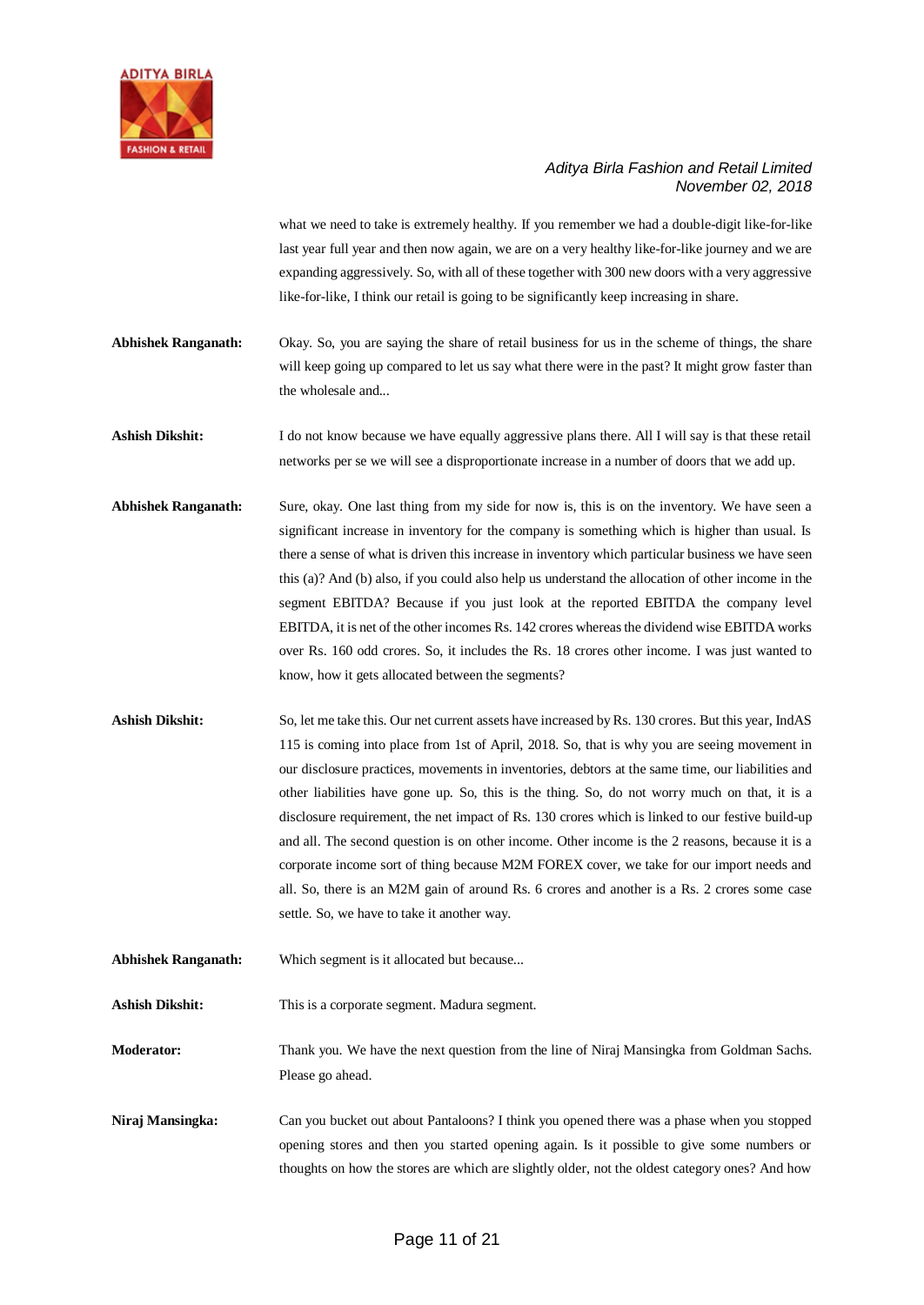

are they performing in terms of your pickup in revenues per square feet or whatever number you want to use?

**Sangeeta Pendurkar:** Yes. So, if you look at the stores, a large number of stores that we opened in the last 2 odd years. If I look at the performance of our stores I think, from a productivity standpoint and a profitability standpoint all our stores as we have said in our calls before stand as profitable stores. And our stores break even pretty quickly. And I think, in terms of productivity, yes, the newer stores take a little bit more time but there is not a significant difference between our old stores and our new stores.

**Ashish Dikshit:** So, Niraj, we have mentioned several in times in the call. If you look at our longer-term picture which is not just 1 quarter or another quarter. If you look at for example be after 6 months or a year we are finding that our new stores are able to get to within 1 year or 1.5 years within 2 per points or 3 percentage points profitability of old stores. It basically indicates a reflection of both the title stores that we are opening. Our newer stores on an average are smaller size compared to the much older stores and also, a reflection of the business model our product working and everything else.

- **Niraj Mansingka:** Yes. Is there a way you can quantify like, if the average store revenue per square feet is today of Pantaloons is Rs. 8,000. How much would be a 2-year-old revenue per store for us for a Pantaloons?
- **Ashish Dikshit:** There is a reason where we do not give out numbers because personally, I do not believe in that number because it is a function of the distribution expansion opening a store in South Bombay versus Saharanpur versus Coimbatore you get very different numbers of productivity and profitability. And therefore, the more valuable measure is the profitability of the percentage. Of course, there are other measures of return on capital and other things. But just to keep it simple, we look at store profitability and see where it reaches and that is where I am saying, store profitability on newer stores within 1 year - 1.5 years comes to within 2 percentage to 3 percentage of profitability of more mature stores.
- **Niraj Mansingka:** Got it. And second, on the Madura wholesale business, how is the business doing there? Because to me, it seems like that the business of wholesale has been the drag in the entire, if you break up the retail-wholesale LFS and others. So, any thoughts on that?

**Vishak Kumar:** Let us split to department stores and what we call the smaller format multi-brand. Smaller format multi-brand has gone through a lot of challenges here. For instance, the whole Kerala business with NIPAH and all of that and we have a very strong wholesale business in Kerala. So, that took an impact, significant impact on what we call trade, okay. So, that is one challenge. In department stores, there is also a challenge that they have not expanded too much in the quarter. So, a lot of the growth in department stores also comes from the number of new doors that they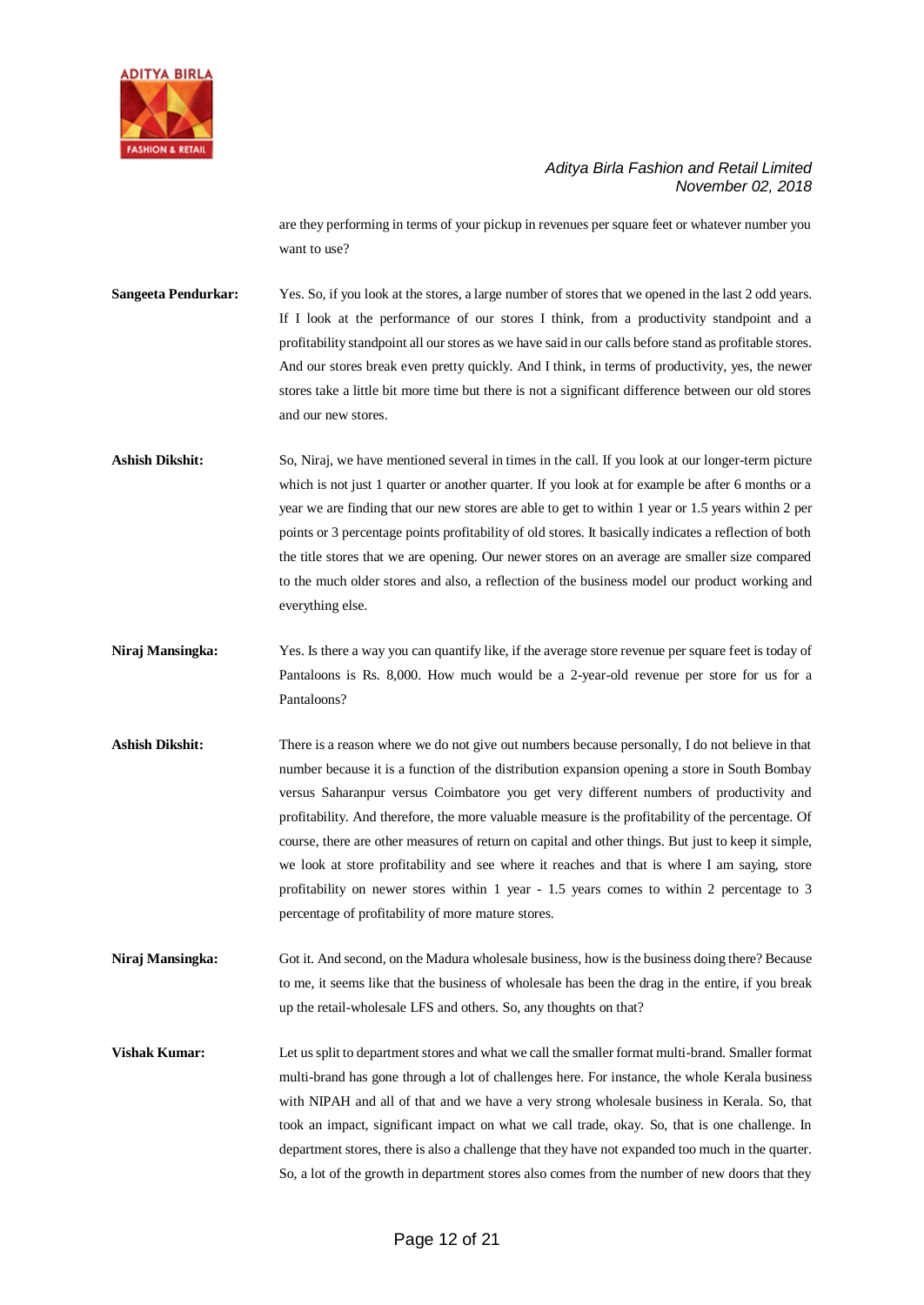

put up where there is been a little slowdown in the last quarter. Fundamentally, our throughputs are very healthy in these stores, okay except for Kerala where like I said we lost out a couple of months first to NIPAH and then to the floods, okay? Again, in multi-brand trade, they are not too many new doors which are coming up in this small format, okay? So, it is the existing stores in those throughputs which is driving our overall growth there.

- **Niraj Mansingka:** Yes. Sir, the last question if just you will allow me. A number of stores that you have said what I am seeing is the number of Lifestyle stores net opened, 86 in the last H1. But we were told on the call that you have almost 140 stores opened. So, when you are talking of a number of stores, are you talking of the gross number of stores being opened or you are talking about the net number of stores being opened?
- **Ashish Dikshit:** Yes, we opened gross about 140 and like I was explaining earlier, the network rationalization, so there were about 50 odd closures, okay? I see it is 45 odd closures. So, the rationalization effect is what gives you that net number of 90 or whatever.
- **Niraj Mansingka:** And a number of stores in Forever 21 and People would be how much?
- **Ashish Dikshit:** So, Forever 21 has 20 stores, no expansion in the quarter and People has about 90 stores.
- **Moderator:** Thank you. We have the next question from the line of Garima Mishra from Kotak Securities. Please go ahead.
- **Garima Mishra:** Just a follow-up on the Madura NSV by channel. Now, could you just explain what comes under the other segment and does e-commerce sales also get included in others?
- Ashish Dikshit: That is right. So, there is e-commerce. There is also what we call branded exports which also comes in this and there is a depletion value channel there. For instance, we sell to Brand Factory. We have our own factory outlets that also comes in others.
- Garima Mishra: Okay. Why I ask is because this is the one, while it is a smaller proportion of your overall sales. But this has also being the one which has grown the fastest. Sir, could you give me in the second quarter what has been the proportion of overall Madura sales through e-commerce?
- Ashish Dikshit: So, it is very aggressive. In fact, e-commerce sales have been very good for us. I think we have found a very good rhythm of working both through a marketplace e-commerce and a B2B ecommerce. I think about 7% of our business is now e-commerce. And it has been growing very steadily and it is been a good period for us.
- **Garima Mishra:** Okay. Pantaloons, could you help us with what your current store opening target is? Is it the same as before? And what proportion of this do you think you would open in say Tier-II, Tier-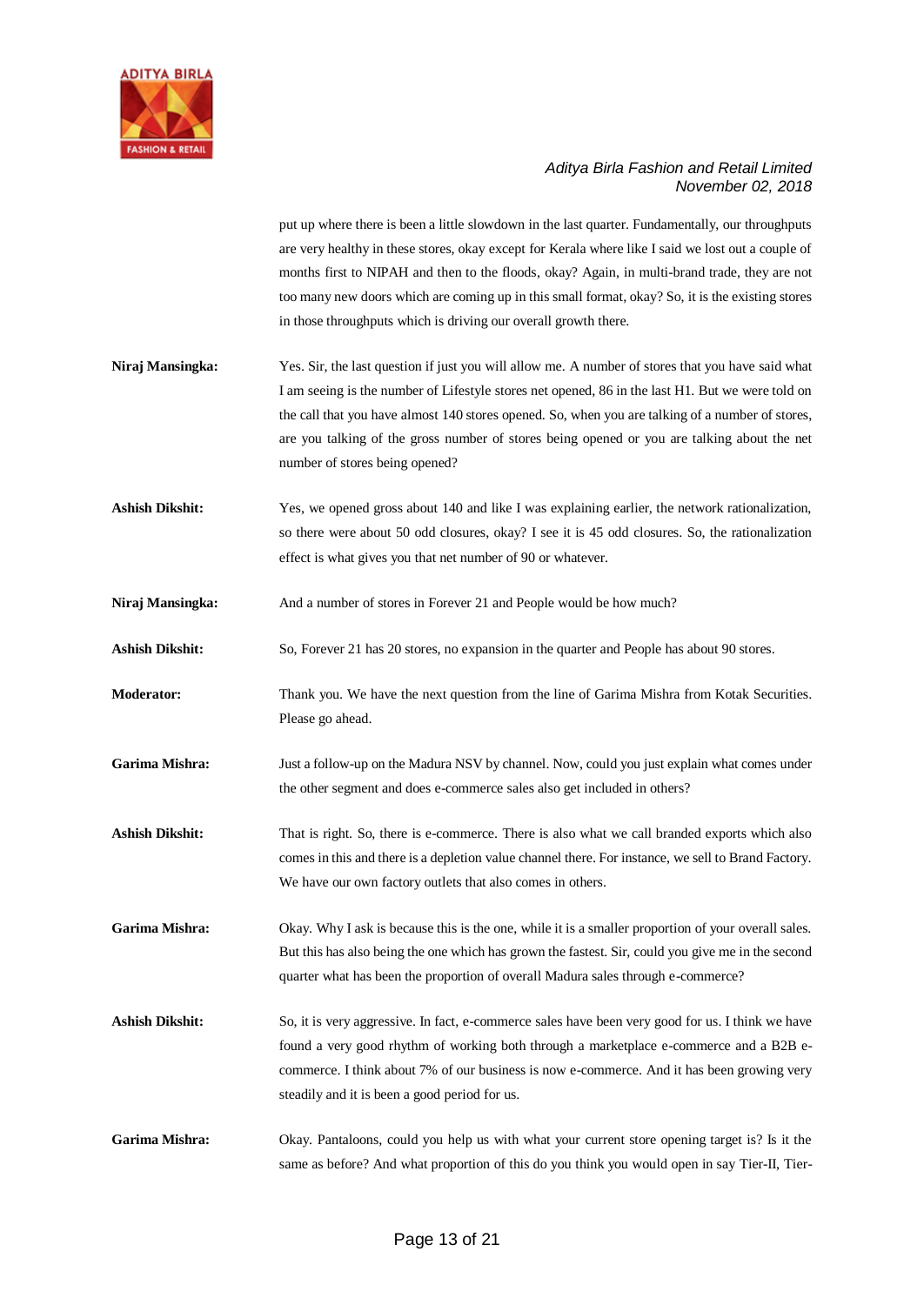

III cities? And based on your last couple of years of experience, how has the response to Pantaloons been in these Tier-II, Tier-III cities?

**Sangeeta Pendurkar:** Right. So, if you go back to the calls that we have had earlier, we have called out that our plan for this year just close to 50 stores. We are on track to open those stores. Our plan as we started the beginning of the year was a little back-ended, so we feel pretty confident that we will end up opening the planned number of stores. As Ashish mentioned earlier, that we have been expanding our stores a large number for stores have been in Tier-II, Tier-III, Tier-IV towns and most of our stores end up being profitable within the first year. So, I think our experience has been very positive which gives us the confidence that we will continue to expand our network in these terms.

**Moderator:** Thank you. We have the next question from the line of Vinod Bansal from Franklin Templeton. Please go ahead.

**Vinod Bansal:** Hi, a couple of question from my side. One on the Fast Fashion business, your losses seems to have gone up again Q-on-Q. Any specific factor this quarter, you know the stores have more or less been the same? And escalated your view, when do see it coming back to breakeven?

**Ashish Dikshit:** So, I think the first question, business consists of both People and Forever 21 businesses. Forever 21 losses have come down significantly. It is the People business that still continues to bleed at a certain level and therefore, while the losses for the period has come down, it is not gone up, it is come down from Rs. 12 crores for the quarter last year quarter to Rs. 10 crores. But the progress has been not as deep as the Forever 21 progress has been.

**Vinod Bansal:** But the Q-on-Q jumped, is it because of losses in the People businesses?

Ashish Dikshit: No. Q-on-Q, actually, you shouldn't look at Q-on-Q performance is very different factors of seasonality come in. So, really, that is a difficult one to compare and that is true for all our business, not just People, not just for Forever 21 or Fast Fashion. The quarter-on-quarter variance will remain in our business. I think the bigger picture to look at it H1 level. And at the H1 level our losses have come down by almost 40% - 45% from Rs. 26 crores to about Rs. 14 crores - Rs. 15 croresin the presentation that you can see and that is really the trajectory which is broader strategically for us.

**Vinod Bansal:** I agree with the 1H - 2H comparison. But I will stick on quarterly one I mean if I compare 1Q to 2Q sales, they are pretty much flat. So, does not look like a seasonality as hit sales for that segment 1Q to 2Q and yet losses have gone up. I was just wondering if there is something that has played out in this quarter.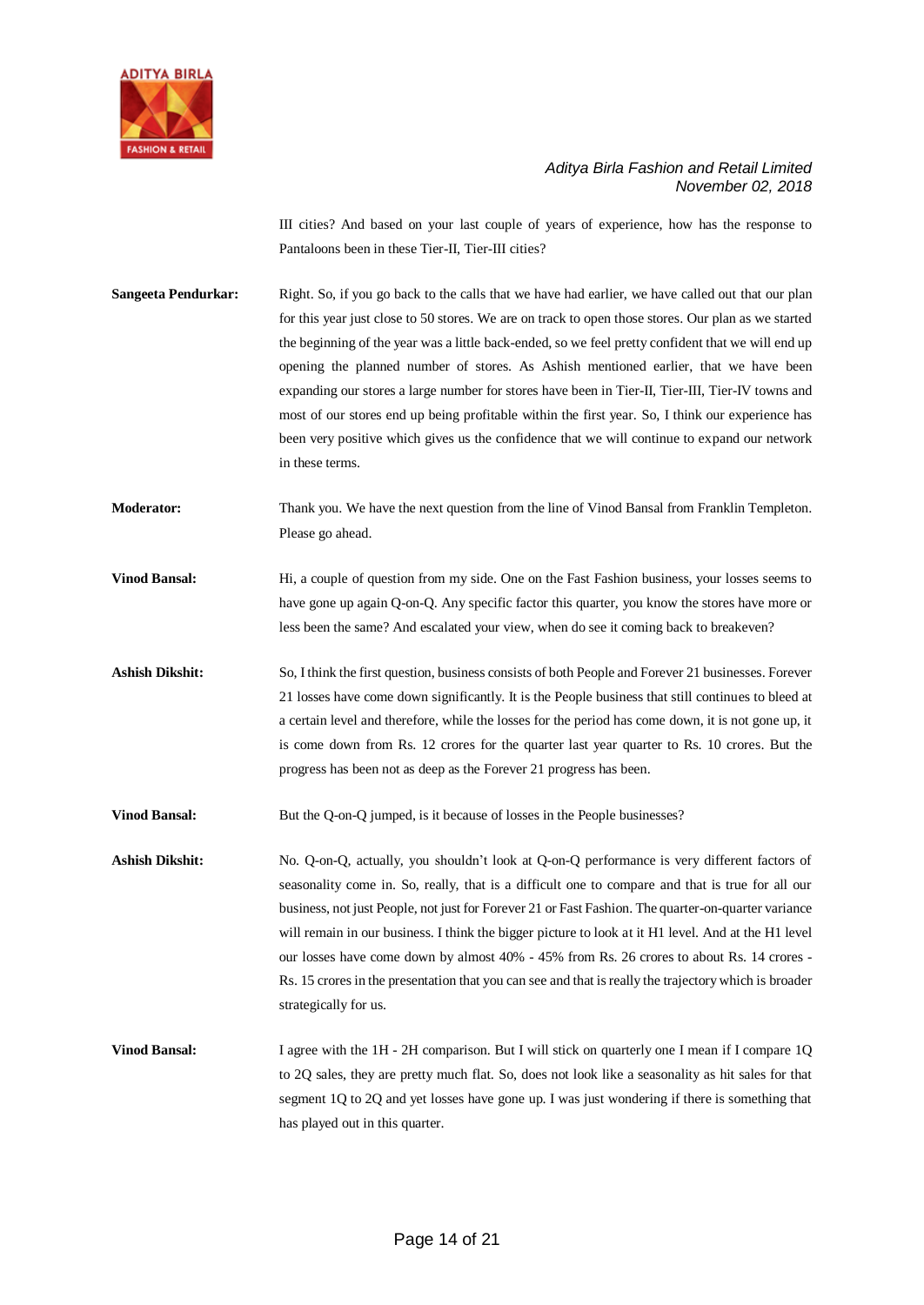

| <b>Ashish Dikshit:</b>     | No, we are looking at the net effect of both the business put together. Losses are largely related<br>to the period in which that happens because both quarters have very different behavior, there is<br>an EOSS in one quarter, the other quarter is clean. So, really the seasonality is a fairly significant<br>thing. Do not just look at 1 number and believe there is no seasonality. The profit pattern, the<br>gross margin patterns is absolutely totally different between the 2 quarters. |
|----------------------------|-------------------------------------------------------------------------------------------------------------------------------------------------------------------------------------------------------------------------------------------------------------------------------------------------------------------------------------------------------------------------------------------------------------------------------------------------------------------------------------------------------|
| <b>Vinod Bansal:</b>       | Okay. And if you could just help us again your sense on when do you see it coming back to<br>breakeven?                                                                                                                                                                                                                                                                                                                                                                                               |
| <b>Ashish Dikshit:</b>     | I think at this point in time, I would not get into that because we are still, while the losses are<br>narrowing, and we had said we will target having losses for this year, we are nearly there in the<br>first-half and we will have to continue with this trajectory in the second-half as well. And<br>therefore, after that maybe end of the year, we will take a look at it and be able to sort of reliably<br>predict how the journey after that would be.                                    |
| <b>Vinod Bansal:</b>       | Okay. And on Pantaloons, despite fairly weak SSGs, you have had constant margin expansion<br>in the last 3 quarters - 4 quarters. In the past, we have attributed this to cost controls. Is it the<br>same reason this quarter as well? Or again, do we have some gross margin benefit as well in the<br>quarter?                                                                                                                                                                                     |
| <b>Sangeeta Pendurkar:</b> | So, I think this quarter like I mentioned before I think primarily led by our focus on improving<br>our product. Our product mix leading to better gross margins and the gross margins being better<br>across both our own portfolio and the non-Pantaloons portfolio is primarily what is led to the<br>increase in our bottom-line.                                                                                                                                                                 |
| <b>Ashish Dikshit:</b>     | Entirely due to gross margin, is your answer.                                                                                                                                                                                                                                                                                                                                                                                                                                                         |
| <b>Vinod Bansal:</b>       | Okay, fair enough. And just to sort of since there is a season shift, can one assume that in the<br>third quarter Pantaloons might see a reasonably strong positive SSG? Is that the sense you are<br>getting in the quarter that has gone so far?                                                                                                                                                                                                                                                    |
| <b>Sangeeta Pendurkar:</b> | We feel pretty confident of the third quarter. I think we are just towards the fag end of the festive<br>season. But we feel pretty good about this quarter.                                                                                                                                                                                                                                                                                                                                          |
| Moderator:                 | Thank you. We have the next question from the line of Mayur Parkeria from Wealth Managers.<br>Please go ahead. Mr. Parkeria, please go ahead with your question. Your line is unmuted.                                                                                                                                                                                                                                                                                                                |
| <b>Mayur Parkeria:</b>     | And congratulations to the entire management team for delivering a stable and a good set of<br>numbers. Just a small suggestion and then I will ask the question is, now while we have our eyes<br>set on the profitability and the long-term consistent performance, we should continue to focus<br>also on the balance sheet side which will be equally important. With that background, just a                                                                                                     |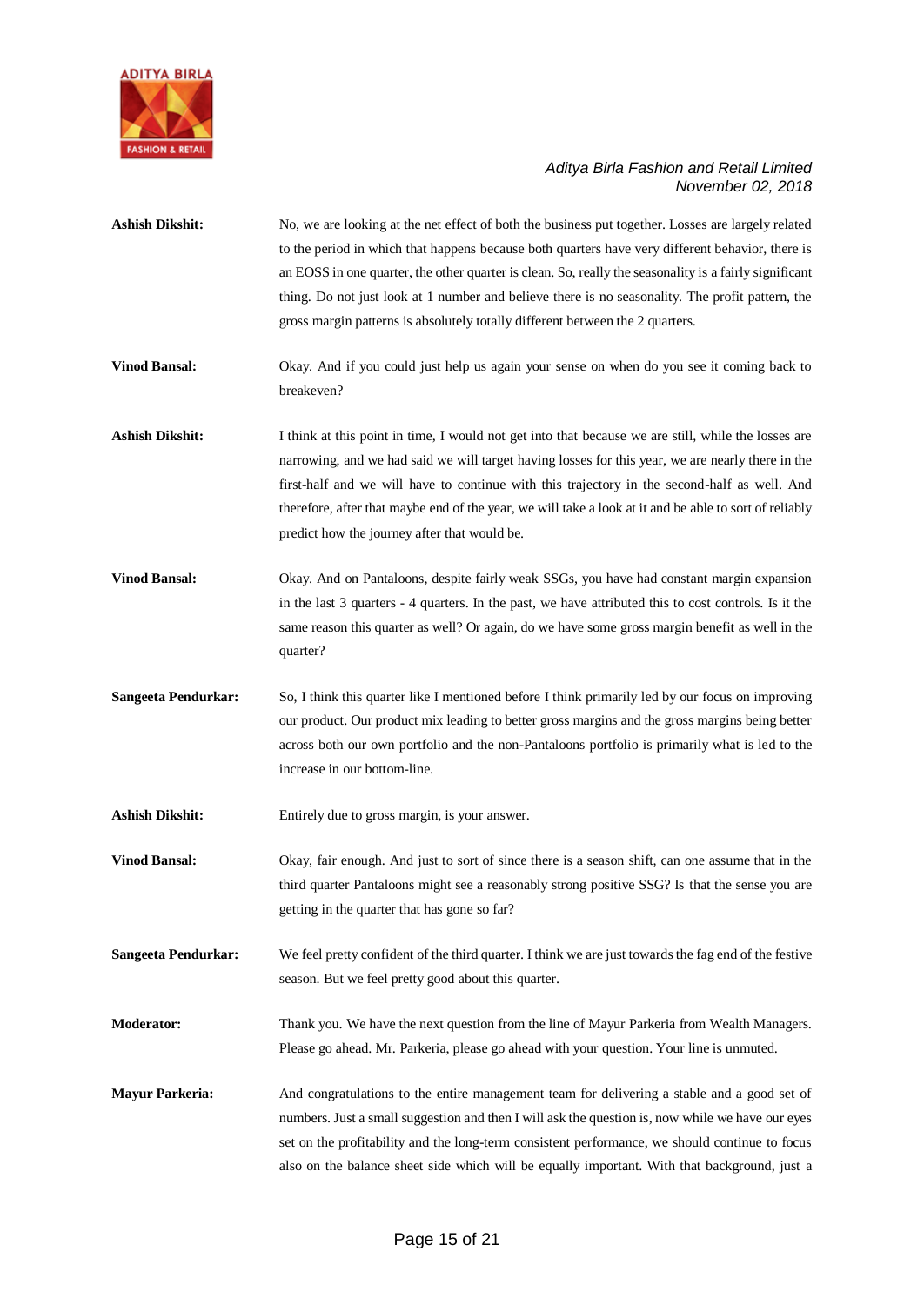

couple of questions on the balance sheet side. Somebody asked from the inventory side, and I think there was a clarification that it is mainly related to the accounting disclosure. So, I had a similar question on also the receivable side. The receivables also seem to have increased. And the fact that, though debt has marginally increased, the interest cost has also increased. So, that was on that side.

- **Jagdish Bajaj:** Okay. So, let me tell you, since I tried to explain that because of this IndAS coming into the net current asset that our net current assets is not increased, it is at Rs. 130 croresincrease in overall. But the inventory, debtors and the counter impact on the current liabilities and other liabilities they are seeing the fluctuation, primarily because of this IndAS 115 requirement on account of sales return.
- **Mayur Parkeria:** Even the receivables?
- Ashish Dikshit: Yes. Okay. And is well because if you know if you... If there is a sales return, earlier we used to adjust it from the debtors. Now they say that you show the debtors gross and show it separately in the other current liabilities.
- **Mayur Parkeria:** Okay. Sir, we have almost Rs. 500 crores of long-term liabilities which are due to the fact that it is now part of current maturity it will be due in the next 12 months. So, do we plan to repay that with some part as an internal accrual or will we have to refinance that?
- **Ashish Dikshit:** See, H2 as you know my colleagues from businesses in Lifestyle and Pantaloons said that it will be good. So, partly we will consume our cash and partly we have to re-borrow.
- **Mayur Parkeria:** Yes, so we do expect yearend debt levels to come down, by how much any rough idea about that?

Ashish Dikshit: See, in a growing business when my turnovers are going I have to keep the adequate level of inventory. If I do not keep, then I will deprive consumers. So, considering all this, if I remain at the same debt level I will prefer to have debt. But of course, our efforts will be to reduce the debt.

- **Mayur Parkeria:** Okay. Sir, one small suggestion here we club the other income as part of the Madura segmentation for segment profitability. So, since this is a corporate line item, if you can club it as a non-allocable income and adjusted there we will get a better picture of the Madura profitability. So, just think it over on that side.
- **Ashish Dikshit:** No, I can. But you have to understand as I was telling you, this is towards import hedges M2M gain. So, where does the import takes place, I have to give credit there. That is the requirement.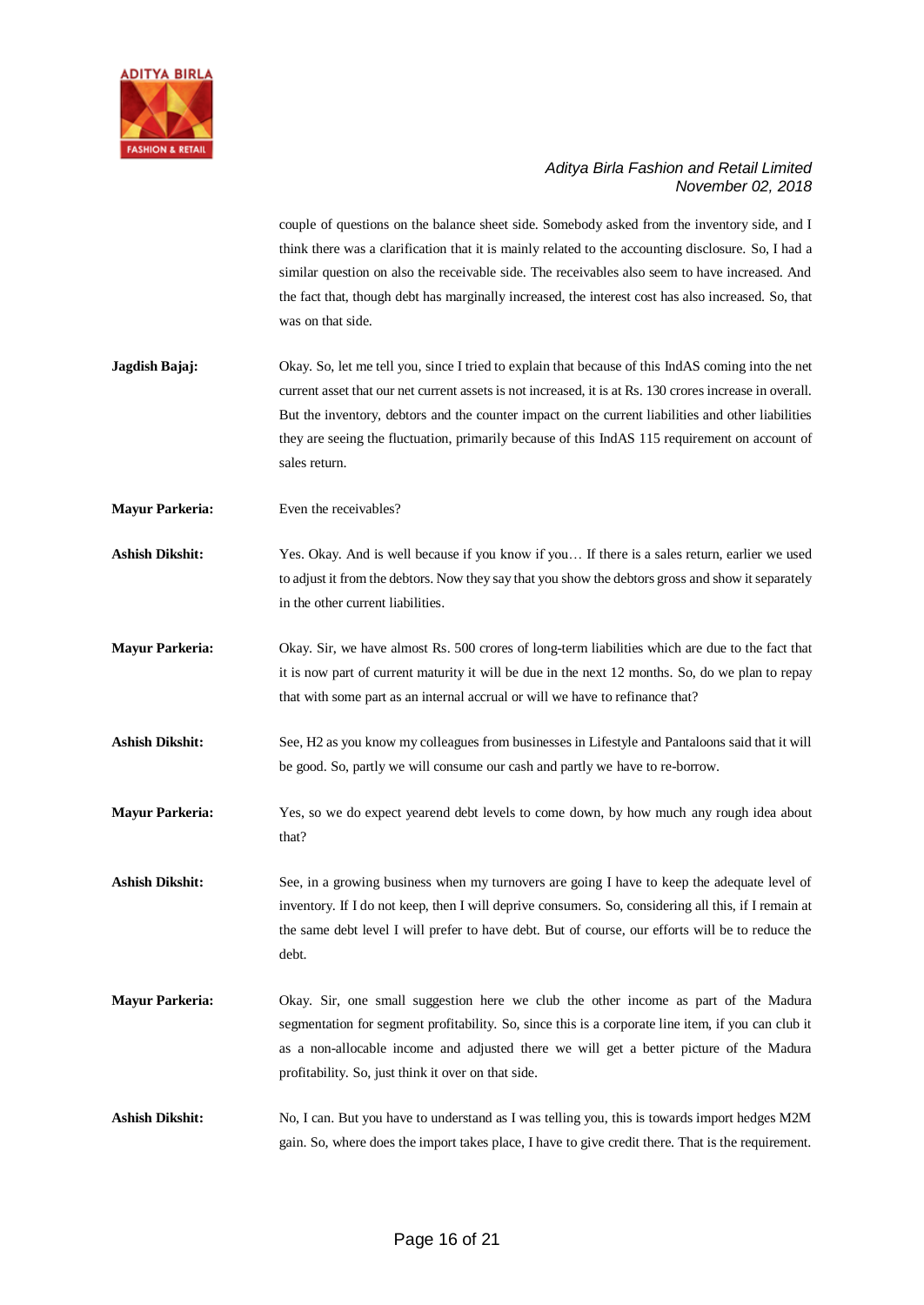

- **Mayur Parkeria:** And what is that inter-segment profit? Because that is one item we have not seen in many companies like that reporting. Inter-segment sales is adjusted we understand but inter-segment profitability is reported separately. So, where should we look at in a segmental profit, where should we adjust from which segment to which segment is the profitability switch?
- **Ashish Dikshit:** See, there is a transfer of goods from Madura to Pantaloons. So, if there is the unsold inventory, we have to reduce the profitability, the profit component on that.
- **Mayur Parkeria:** So, from Madura to Pantaloons?
- **Ashish Dikshit:** Yes.

**Moderator:** Thank you. We have the next question from the line of Shivan Sarvaiya from JHP Securities. Please go ahead.

- **Shivan Sarvaiya:** Sir, my question was on the aggressive store growth particularly in Pantaloons. So, I just wanted to understand the thought process of the management here. Because the other way to grow would be to milk your existing store network and try and increase your SSG to a level and then go on to a more aggressive store expansion. So, why has the management taken the former route? Sir, the second question is, are we seeing a decrease in rental rates over the last 1 year 1.5 year? And sir, if you could just give a number to that? And sir, lastly, knowing that the online sales are here to grow and the way they have been growing for in the last couple of years why is there such an aggression in the store expansion, so what is giving the company this kind of confidence? Are we opening stores in areas that we feel that online sales penetration has not been there or is low or would be low in the future? So, that is it from me.
- **Sangeeta Pendurkar:** So, for Pantaloons, it is important to be present in the towns where we believe there is potential and where there is demand. As you have heard on the call before that our track record over the last couple of years that we have opened a very large number of stores across different pop strata which have yielded us a good productivity and good profitability gives us the confidence that it is a model that works. And hence, wherever we believe there is potential we will continue to open stores to provide access to what we create and what we offered as a proposition to our consumers. Our journey in e-commerce is fairly nascent, it is fairly new. We just launched pantaloons.com exactly a month ago towards the backend of September. And that is a new journey, which offers one more way, one more channel for consumers to buy us. We have the capability to deliver across multiple pin codes across the country with pantaloons.com and that is a channel that we will continue to invest in. As you heard Ashish say earlier that there are 2 channels that will coexist. And I think for most brands they have to have the option for the consumer who want to go and experience a store to have offline stores as well as have online stores. So, the short answer is, because we have a model that works and where we believe there is a demand we will continue to open stores. Equally, we want to provide consumers the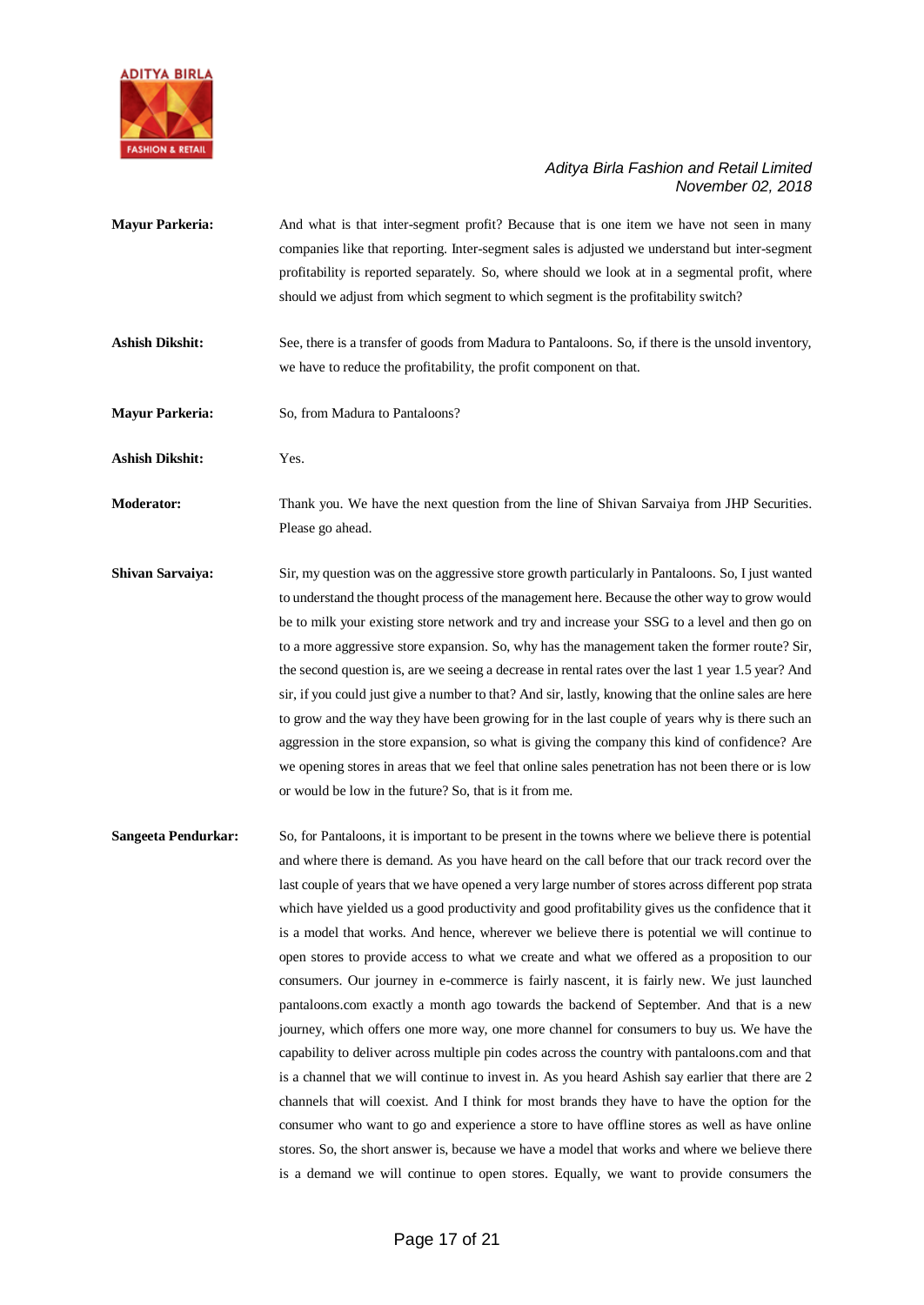

convenience to buy at the click of a button sitting in their drawing rooms and bedrooms and have access to our merchandise. So, we will continue to build both.

**Shivan Sarvaiya:** Okay. So, ma'am, is it, say, can we assume that for say 6 month - 8 months the SSG would be on the backbone of the management and store growth would be in the front running in terms of priority?

- Ashish Dikshit: So, let me clarify that. I think, clearly for management not just today but even in past, SSG is the single largest driver of our focus. Having said that, every network and we have explained that in earlier calls, every network has its own distribution of aged stores, new stores, etc. which creates a differential outcome on just SSG parameter. As we go forward we see these as 2 different opportunities of growth not competing with each other but 2 independent opportunities. One is to grow your business in the stores that you have and second is to take India is a very large country. For a brand like Pantaloons, we having only 300 stores is a very-very underpenetrated state of distribution. So, therefore, these are 2 independent opportunities. We continue to focus on both of them. Growing organic business is clearly from the capital point of view from a productivity point of view is great. But exploiting and reaching different market remains an independent opportunity which we will continue to pursue.
- **Shivan Sarvaiya:** Okay, sir. And sir, my last question was on the rental rates, sir, have you seen a decreasing trend over 1 year - 1.5 years? And how do you see going forward? If you could just give me a number to it also.
- **Vishak Kumar:** I think, Shivan, the simple answer I think, it is high-term rents did go down. And I think, it is important that more and more of mall start seeing that. Having said that, we have not seen any significant trend in that area, okay. The good malls and the good properties still command high rentals, okay and maybe in your own experience, you might be seeing some change in the average mix because there are players like us going on the smaller towns as well so the weighted average might come down. But I Connaught Place property or a Linking Road property or a good mall property. Still, there has been no change in rentals, per se.
- **Moderator:** Thank you. We have the next question from the line of Tejas Shah from Spark Capital. Please go ahead.
- **Tejas Shah:** Couple of follow-ups. Sir, perhaps you have explained it in earlier calls this is for Ashish. But just one basic question, how is your target audience for People format different from Pantaloons?
- **Ashish Dikshit:** So, People is the young fashionable brand and Pantaloons serves the whole family. So, People is the sharper position, narrower segment brand. And therefore, you would not find, for example, kids in People, you would not find ethnic in People. You would not find Men's classic Formal wear in People. Pantaloons serve a much wider need and address almost everything that in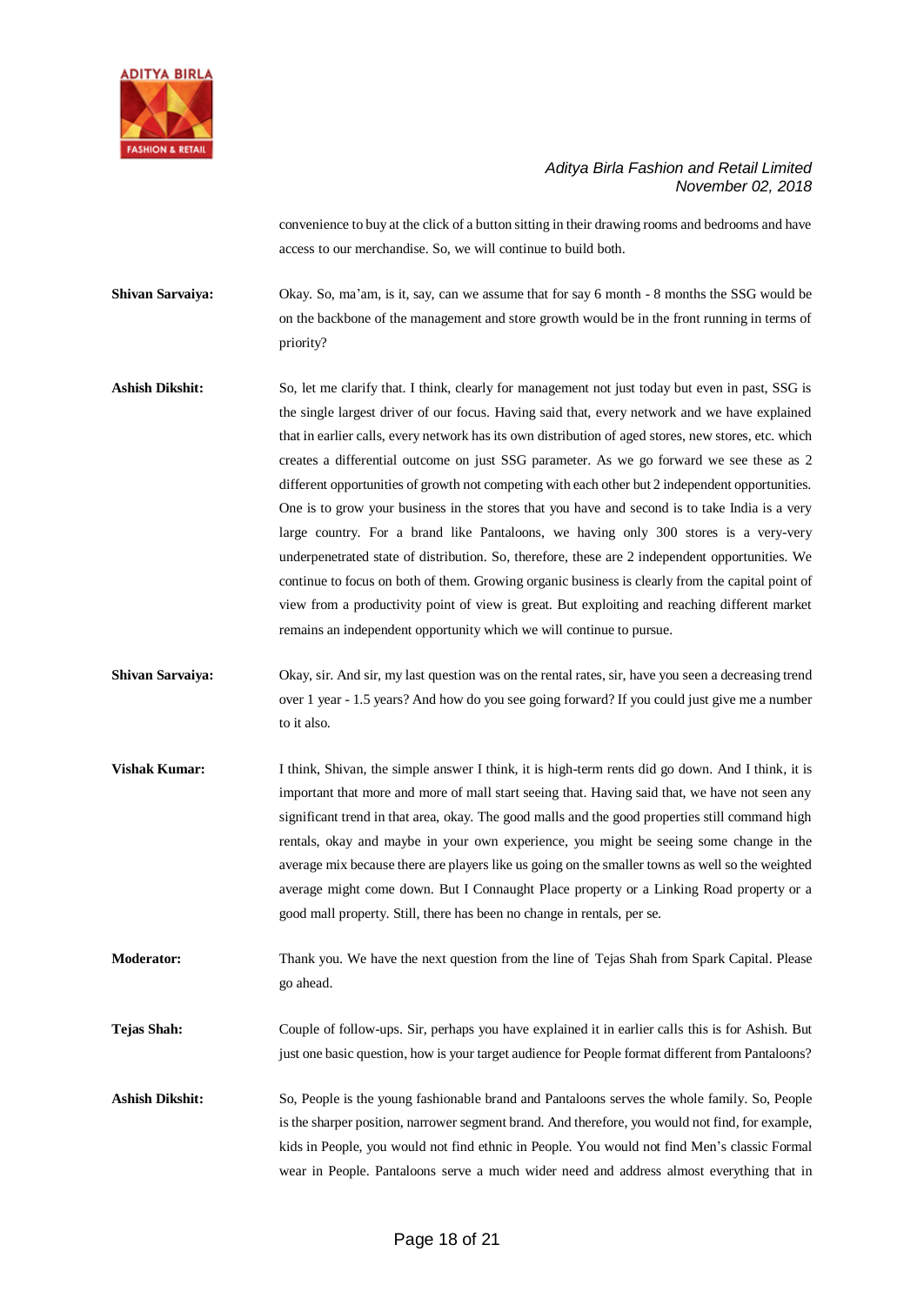

average Indian consumer would need for the family. It is the ultimate destination for them to go. So, the proposition is very different and People is much narrower. And it is, of course, a smaller format in line with narrower customer segment that is targeted.

**Tejas Shah:** But the social economic profile of both the formats will be the same for consumers, right?

**Management:** It could be the same or different. People is not cut by the social cut as much as the cut on age.

**Tejas Shah:** Okay, fair enough. And the second question is for Vishak. Vishak, what is the usual set of reasons you have encountered for store shutdowns?

**Vishak Kumar:** Sorry, reasons for store shutdowns?

**Tejas Shah:** Yes.

**Vishak Kumar:** So, there are 2 - 3 buckets broadly. At one level, there is the completion of the lease duration, okay? Many of these properties would have been at whatever role rentals and we also sometimes use this opportunity to be able to find another bigger or larger place in the same market, okay. So, for instance, I have closed a store in Brigade Road, I have opened a store in Brigade Road for Van Heusen, okay. So, while my total count might say 0 addition, net addition, but I have opened a larger, more impactful store on the same street, okay. There are some which are unviable stores where the location was wrong or the location has become less appropriate now. For instance, a fly over comes in front of a metro work starts in front of the store and so on that again makes it unviable. So, these are broadly the 2 buckets of either we are using it to create a better store for ourselves in the market or wherein some elapsing of leases or where the location or the property has become wrong or was wrong in the first place.

**Tejas Shah:** Sure, fair enough. And lastly, in our channel checks, we are picking up incrementally that unorganized or small-time peers in the industry have more hurt by online than the organized players. So, the whole Madura expansion journey if we see we have leveraged on India's entrepreneurial spirit to have their own business along with national brands. So, are you seeing that the potential candidate to associate with the brands that pool is shrinking as we go along?

**Vishak Kumar:** I was talking to a franchise in Dindigul yesterday and he was so thrilled with the business there that he said, "Sir, I want to open 4 more stores with you." So, that is the power of local entrepreneurship and partnerships that this is how the business can grow. And there is a tremendous power of this at might be in Rajajinagar in Bangalore, it might be in various markets and across the country. Having said that, there are even in the multi-brands those who do not perform or those who do not do well will be challenged, okay. So, the mall market has become more competitive and multi-brand have raised their game. And there are many of those who have done extremely well. Because please understand this is also a business where understanding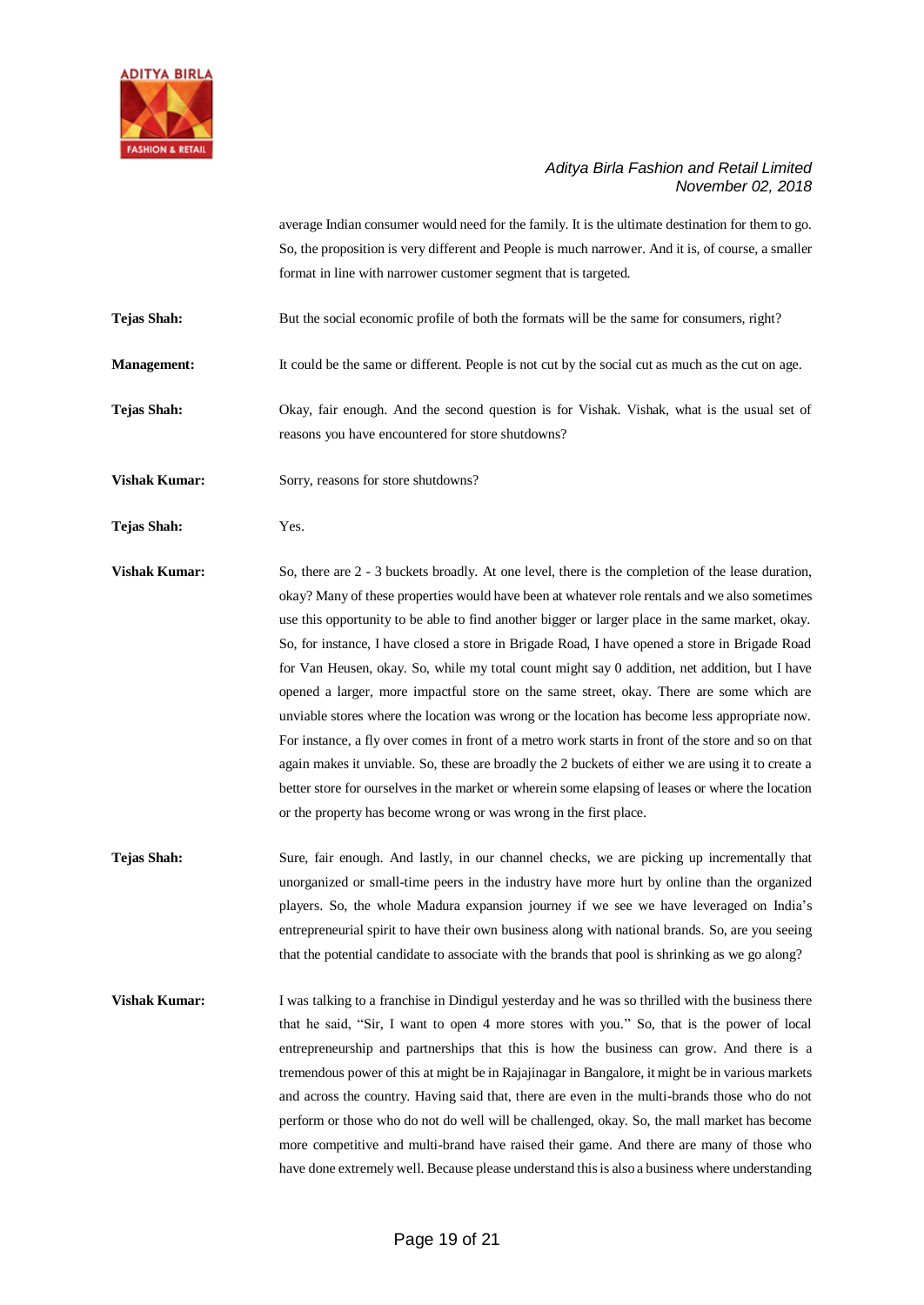

consumers, serving his needs, being close to the market, all of those are very critical. Those needs do not go away.

**Moderator:** Thank you. We have the next question from the line of Abhishek Ranganath from Ambit Capital. Please go ahead.

- **Abhishek Ranganath:** Sir, one follow-up question on the innerwear which I have and Ashish, this is to get a sense of the complexity of the Women's Innerwear is very-very different from what we have seen in the Men's Innerwear. And at this point of time, considering the various buckets of businesses and the growth and the focus on SSG and growth, how geared are we to handle this complexity? Or are we just going to limit ourselves to very few SKUs in the Women Innerwear and very targeted focus market?
- **Ashish Dikshit:** So, Abhishek, our ambition is deep in the segment. We think it is a market with a significantly larger than even the Men's Innerwear. We believe that the complexity provides an opportunity for a player to create distinct barriers. In fact, it could be a part of a competitive advantage that we deal with these complexities better than others. However, that is all hypotheses, we will have to test it. We have entered in the market with a fairly wide portfolio of products. We have understood broader consumer needs. So, it is not a tentative entry, it is a full-fledged entry in terms of consumer proposition. Having said that we will test it in key markets like we did in the Men's side, it will take 5 months - 6 months to receive consumer feedback. We will probably alter our strategy, but this is not a defensive move. It is a move with great ambition, with deep understanding of 2.5 years of product testing, product learning, building a capable new team, building a whole new plan for this. And therefore, the plan is to offer a very attractive proposition to the consumer in terms of variety, range and the new proposition which they do not currently get. But having said that we will learn along the way and keep correcting it as we go along. It is not a tentative small portion task, it is within the intent of a large play.
- **Abhishek Ranganath:** Sure, and we feel the burn on this business could be longer in the same quantum because we are looking at something around with the amount of burn which we have been doing, it is about Rs. 100 crores burn for the year. Now investment in Women wear going to end possibly corrections would mean that a wider inventory portfolio at some point of time you may have to deal with some kind of inventory correction. So, burn on this going to a learning curve a part of being a part and part be a learning curve, the burn on the business could (a) widen? Is that possible and it would be longer?

**Ashish Dikshit:** So, Abhishek, first just to correct you our Rs. 100 crores burn that you talked about at EBITDA consists of all businesses: Fast Fashion, new business, Innerwear business, International brands business, etc. So, only a smart part, not insignificant but a small part of it comes only from Innerwear. Because the Women's Innerwear business is more complex in terms of SKU complexity and inventory management and at this point of time, we do not have a very good